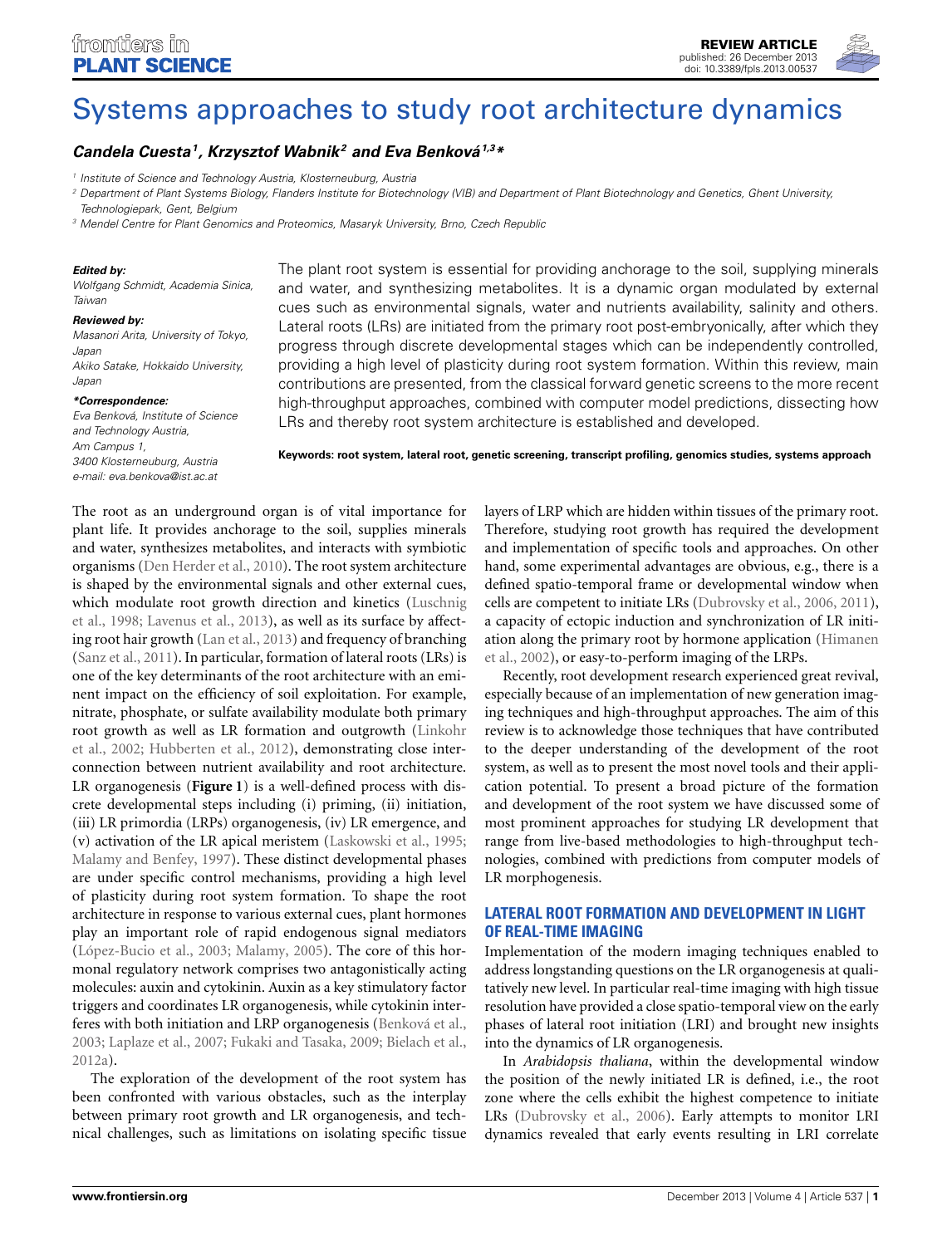

<span id="page-1-0"></span>with regular fluctuations of an auxin sensitive reporter *DR5::*β*glucuronidase* (*GUS*) in the protoxylem cells in the basal root meristem [\(De Smet et al.](#page-7-5), [2007\)](#page-7-5). This recurrent enhancement of auxin activity, named priming, occurs with regular intervals of approximately 15 h, corresponding with the frequency of LRI during root growth. Later by the implementation of a real-time monitoring system using the *DR5::LUCIFERASE* reporter, more detailed stud[ies of LRI dynamics could be performed \(](#page-9-1)Moreno-Risueno et al., [2010](#page-9-1)). Luciferase imaging confirmed the oscillatory nature of the auxin response in the root, and correlated pulses of luciferase activity with prebranch sites that precede the establish[ment of static points where LRs are formed \(](#page-9-1)Moreno-Risueno et al., [2010](#page-9-1)). Application of high-throughput transcriptome profiling synchronized with the oscillatory auxin response led to the discovery that besides auxin, a complex network of oscillating transcription factors contributes in setting up a prebranch site.

Another approach that combined the high end real-time imaging with computational modeling pointed out that the change in a shape of root cells as a consequence of gravitropic or mechanical bending redirects auxin flow toward pericycle cells, thereby resulting in an auxin accumulation in these cells that triggers LRI [\(Ditengou et al., 2008](#page-7-6); [Laskowski et al., 2008](#page-8-12)).

The next step in LR formation after priming and founder cell (FC) specification is the initiation of primordia organogenesis by series of anticlinal divisions. The identification of mutants in which despite FC establishment no LRI takes place [\(Celenza et al.](#page-7-7), [1995](#page-7-7)[;](#page-7-10) [DiDonato et al.](#page-7-8)[,](#page-7-10) [2004](#page-7-8)[;](#page-7-10) [Dubrovsky et al.](#page-7-9)[,](#page-7-10) [2008](#page-7-9)[;](#page-7-10) De Rybel et al., [2010\)](#page-7-10) indicates that the specification of FCs does not lead by default to LRI and that these two events might be uncoupled. Real-time imaging of LRI has shown that auxin continues to accumulate in the FCs, until it reaches a maximum just prior the actual initiation event [\(De Rybel et al., 2010\)](#page-7-10). Later, an auxin reflux pathway, which is transiently established during the early phases of LRI, was found. This reflux via the PIN-formed (PIN3) auxin efflux carrier reinforces the auxin flow from the endodermal cells to the FCs, thereby enabling to reach the auxin threshold required to transit from founder to LRI phases [\(Marhavý et al.](#page-9-2), [2013](#page-9-2)).

LRP organogenesis continues by a series of cell divisions and differentiation coordinated by auxin. An auxin gradient with a maximum at the primordia tip is instructive for proper organ formation, and modulation of auxin distribution interferes with the progress of LR organogenesis [\(Benková et al.](#page-7-1), [2003\)](#page-7-1). High resolution imaging of LRPs in real time turned out to be a powerful approach to bring further insights into the mechanisms controlling LRP organogenesis. 3D/4D image analysis [\(Lucas et al., 2013](#page-8-13)) revealed that early stage LRPs exhibit tangential divisions that create a ring of cells enclosing a population of rapidly dividing cells. The division patterns in the latter cell population during LRP morphogenesis are not stereotypical, although the shape of new LRPs is highly conserved. Interestingly, manipulating the properties of overlaying tissues disrupted LRP morphogenesis, indicating that the interaction with overlaying tissues might be more important for LRP morphogenesis than the precise division pattern.

Recently, monitoring LRP development when cytokinin is present revealed a rapid change in the PIN1 auxin efflux carriers expression caused by this hormone. Based on these observations cytokinin was proposed to interfere with LR organogenesis through regulation of the constitutive cycling of PIN1 by its alternative sorting to lytic vacuoles and subsequent degradation [\(Marhavý et al.](#page-9-3), [2011](#page-9-3)).

Similarly, understanding LR emergence and their interplay with surrounding tissues rapidly advanced with improved imaging techniques. In light of these observations it became clear that LR emergence is a tightly coordinated process during which auxin acts as local inductive signal to control cell separation in overlaying tissues [\(Swarup et al.](#page-9-4), [2008;](#page-9-4) [Péret et al.](#page-9-5), [2012;](#page-9-5) [Kumpf et al.](#page-8-14), [2013](#page-8-14); [Lucas et al.](#page-8-13), [2013](#page-8-13)). Moreover, applying real-time imaging improved our view on the acquisition of LR gravity sensing properties when emerging out of the parental root. The regulation of the gravitropic response of LRs, defining the gravitropic setpoint angle, is crucial for the radial expansion of the root system (plagiotropism). Real-time analysis demonstrated that acquiring a gravity sensitive stage strongly correlates with the modulation of asymmetric auxin transport rates in LR columella, the differentiation of statoliths and the establishment of a connection to the [primary root vasculature](#page-9-6) [\(Guyomarc'h et al.](#page-8-15)[,](#page-9-6) [2012](#page-8-15)[;](#page-9-6) Rosquete et al., [2013\)](#page-9-6).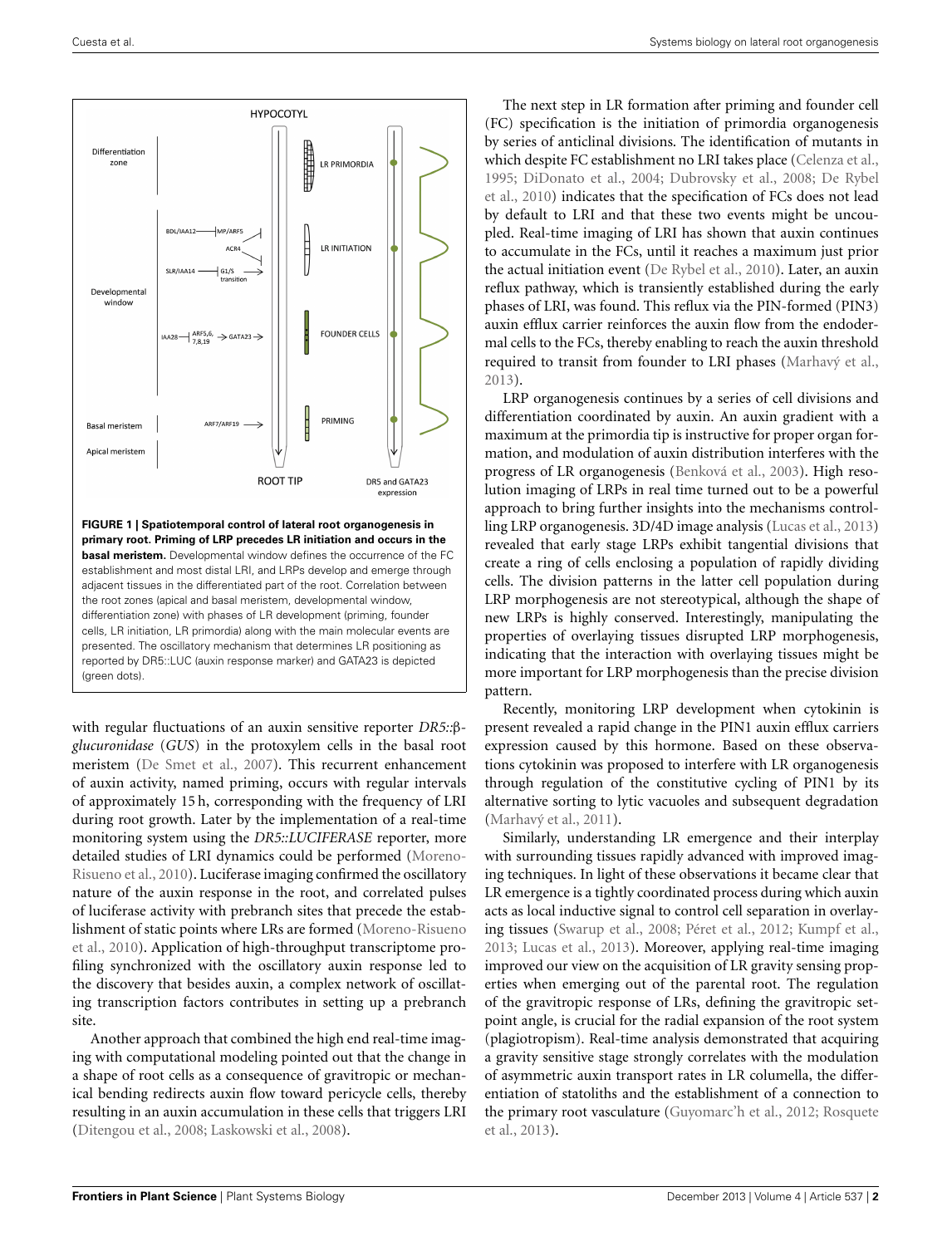## **GENETIC STUDIES**

A traditional strategy to identify the molecular components and mechanisms involved in a developmental process is forward genetics. Chemical agents (e.g., ethyl methanesulfonate) or radiation are used to induce mutations causing a certain phenotype, and using a mapping strategy the responsible gene can be identified [\(Lukowitz et al., 2000](#page-8-16)).

This approach has been successfully applied to reveal key components of LR formation (**[Table 1](#page-2-0)**). Early screens based on the LR phenotype by [Celenza et al.](#page-7-7) [\(1995](#page-7-7)) identified the *aberrant lateral root formation* (*alf*) mutants. Three different *alf* mutants were characterized: (i) *alf1-1*, with an increased number of LRs caused by IAA overproduction, turned out to be an allele of *[SUPERROOT1](#page-7-11)* (*SUR1*) and *ROOTY1* (*RTY1*) [Boerjan et al. [\(1995\)](#page-7-11) and [King et al.](#page-8-17) [\(1995](#page-8-17)), respectively]; (ii) *alf3-1*, with arrested LRPs, that can be rescued by exogenous application of auxin; and (iii) *alf4-1*, unable to form LRs. Further work was done on the latter mutant by [DiDonato et al.](#page-7-8) [\(2004\)](#page-7-8), showing that ALF4 is required to maintain the developmental plasticity of pericycle cells and their meristem-like properties. Hence, *alf4-1* can perceive the LR induction signal but initiation cannot proceed because the xylem-adjacent pericycle cells cannot divide, since a mitotically active state is not maintained in the mutant. Another screen based on LR abundance has identified additional components specifically involved in the early phases of LRI, such as *Reduces Lateral root Formation* (*RLF*) [\(Ikeyama et al., 2010\)](#page-8-18). The *RLF* gene codes for a cytosolic protein containing a cytochrome b5-like heme/steroid binding domain, and it seems to be involved in the activation of pericycle cell divisions at LRI sites downstream of auxin signaling.

Besides root oriented screens, investigation of other plant phenotypes (e.g., auxin defects, shoot appearance) has revealed remarkable components of LR formation and development. A screen for mutants defective in the shoot gravitropic response led to the identification of the *solitary root-1* (*slr-1*) mutant that completely lacks LRs [\(Fukaki et al., 2002\)](#page-7-12). The mutation in *IAA14* belonging to the *Aux/IAA* auxin signaling repressor gene family stabilizes the IAA14 protein and as a consequence the auxin dependent initiation of LRs is disrupted. In efforts to reveal additional components of this SLR-mediated pathway, a suppressor screening was conducted on *slr-1*, identifying mutants such as *slr-1R1* [\(Fukaki et al., 2002](#page-7-12)) or *SSL2* [\(Fukaki et al., 2006\)](#page-8-19). In the case of *slr-1R1*, an intragenic suppressor of *slr-1*, root hair formation is restored, but LR formation gets poorly recovered, indicating that LR and root hair formation require different mechanisms involving SLR/IAA14. The second mutant identified (*pickel/ssl2*) is an extragenic suppressor of *slr-1*. *PICKEL/SSL2* is a homolog of the animal chromatin-remodeling factor CHD3/Mi-2, implicating a role for chromatin remodeling mediated by PKL/SSL2 in the negative regulation of auxin-mediated LR formation in *Arabidopsis*.

Also screens targeting auxin signaling pathway resulted in the identification of mutants defective in LR organogenesis, highlighting the importance of auxin signaling in LR formation. That is the case for the auxin receptors TIR1 and related F box proteins AFB1, 2 and 3 [\(Dharmasiri et al.](#page-7-13), [2005\)](#page-7-13). The loss of these genes resulted in a progressive decrease in auxin response during

<span id="page-2-0"></span>**Table 1 | Summary of the genes involved in LR initiation and development, including those summarized in [Casimiro et al.](#page-7-14) [\(2003](#page-7-14)), [De Smet et al.](#page-7-15) [\(2006](#page-7-15)) and [Péret et al.](#page-9-7) [\(2009](#page-9-7)).**

| Gene                                         | Mutant                                                          | LR phenotype                                    | <b>Publication</b>                                                     |
|----------------------------------------------|-----------------------------------------------------------------|-------------------------------------------------|------------------------------------------------------------------------|
| ABA1                                         | aba1                                                            | Inhibition of LR                                | Vartanian, 1996;<br>Signora et al., 2001                               |
| ABI3                                         | abi3-6                                                          | Required for<br>correct auxin<br>response in LR | Brady et al., 2003                                                     |
| ABI4<br>ABI5                                 | abi4<br>abi5                                                    | Inhibition of LR<br>Inhibition of LR            | Signora et al., 2001<br>Signora et al., 2001                           |
| ACR4*                                        | acr4                                                            | Increased LR                                    | De Smet et al., 2008                                                   |
| AFB1                                         | afb1                                                            | Decrease auxin<br>response on LR                | Dharmasiri et al.,<br>2005                                             |
| AFB2<br>AFB3                                 | afb2<br>afb3                                                    |                                                 |                                                                        |
| AGB1                                         | agb1-1, agb1-2                                                  | Increased LR                                    | Ullah et al., 2003                                                     |
| ALF1/SUR1/<br>RTY1*                          | alf 1-1/sur 1/rty 1                                             | Increased LR                                    | Boerjan et al., 1995;<br>Celenza et al., 1995;<br>King et al., 1995    |
| ALF3*<br>ALF4*                               | $alf3-1$<br>$alt4-1$                                            | Arrested LR<br>Lack of LR                       | Celenza et al., 1995<br>Celenza et al., 1995;<br>DiDonato et al., 2004 |
| <b>ARABIDILLO</b>                            | arabidillo 1/2                                                  | Reduced LR                                      | Coates et al., 2006                                                    |
| ARF7/ARF19*                                  | arf7xarf19                                                      | Lack of LR                                      | Okushima et al.,<br>2005                                               |
| ARF8                                         | arf8-1<br>Overexpression<br>35s::ARF8                           | Increased LR<br>Reduced LR                      | Tian et al., 2004                                                      |
| ARF 10/16/17                                 | Overexpression<br>ARF10/16/17                                   | Reduced LR                                      | Mallory et al., 2005;<br>Wang et al., 2005                             |
| ARR3<br>ARR4<br>ARR5<br>ARR6<br>ARR8<br>ARR9 | arr3<br>arr4<br>arr5<br>arr6<br>arr8<br>arr9                    | Reduced LR                                      | To et al., 2004                                                        |
| ATHB-2                                       | <i>35s::ATHB-2</i><br>reverse ATHB-2<br>sequence<br>35s∷αATHB-2 | Reduced LR<br>Increased LR                      | Steindler et al., 1999                                                 |
| ATHB-8                                       | Overexpression                                                  | Reduced LR                                      | Baima et al., 2001                                                     |
| AUX1*                                        | aux1 alleles                                                    | Reduced LR                                      | Marchant et al., 2002                                                  |
| AXR1<br>AXR2*<br>AXR4                        | axr1-3, axr1-12<br>axr2-1/iaa7<br>axr4-1, axr4-2,               | Reduced LR<br>Increased LR<br>Reduced LR        | Lincoln et al., 1990<br>Nagpal et al., 2000<br>Hobbie and Estelle,     |
| AXR6                                         | axr4-1 axr1-3<br>axr6-1, axr6-2                                 | Reduced LR                                      | 1995<br>Hobbie et al., 2000                                            |
|                                              |                                                                 |                                                 | (Continued)                                                            |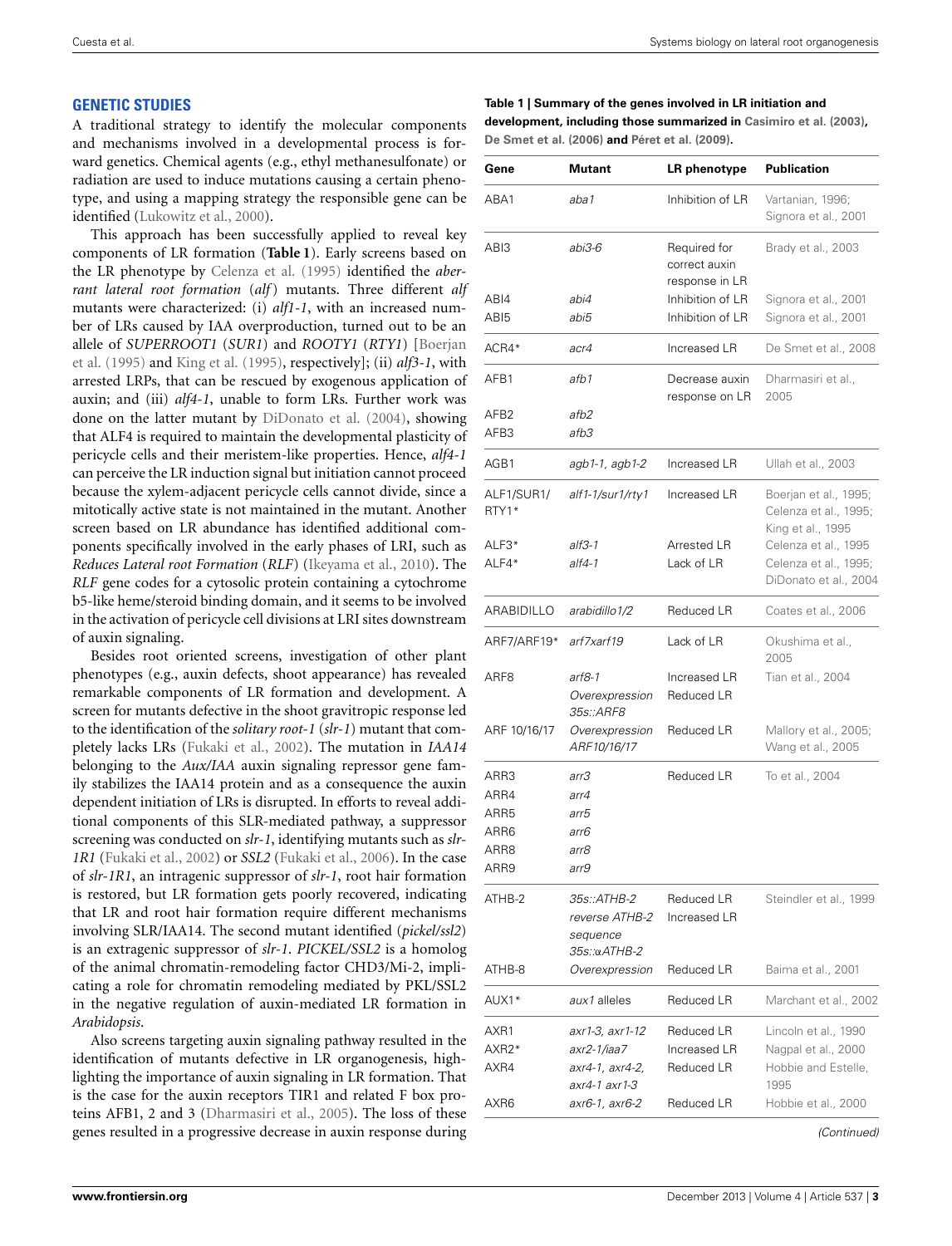**Table 1 | Continued**

| Gene                             | Mutant                                    | LR phenotype                                   | <b>Publication</b>                               |
|----------------------------------|-------------------------------------------|------------------------------------------------|--------------------------------------------------|
| BRX2                             | $brx-2$                                   | Increased LR (on Li et al., 2009<br>cytokinin) |                                                  |
| CEG                              | ceg                                       | Increased LR                                   | Dong et al., 2006                                |
| CKX1                             | Overexpression<br>35s::CKX1               | Increased LR                                   | Werner et al., 2003                              |
| СКХЗ                             | Overexpression<br>35s::CKX1               | Increased LR                                   | Werner et al., 2003                              |
| DFL1                             | dfl1-D, sense<br><i>35s::DFL1</i>         | Reduced LR                                     | Nakazawa et al.,<br>2001                         |
|                                  | antisense<br>35s::DFL1as                  | Increased LR                                   |                                                  |
| E2Fa*                            | E2Fa                                      | Reduced LR                                     | Berckmans et al.,<br>2011                        |
| ERA1                             | $era1-2$                                  | Increased LR                                   | Brady et al., 2003                               |
| ETA3                             | eta3                                      | Reduced LR                                     | Gray et al., 2003                                |
| GNOM                             | gnom alleles                              | Reduced LR                                     | Geldner et al., 2004                             |
| GPA1                             | gpa1-1, gpa1-2                            | Reduced LR                                     | Ullah et al., 2003                               |
| HAT2                             | Overexpression                            | Reduced LR<br>elongation                       | Sawa et al., 2002                                |
| HOBBIT                           | hbt allele                                | LR meristem<br>defect                          | Willemsen et al.,<br>1998                        |
| HY5                              | hy5-1, hy5-Ks50                           | Increased LR                                   | Oyama et al., 1997                               |
| IAA1                             | $axr5-1$                                  | Reduced LR (on<br>auxin)                       | Yang et al., 2004                                |
| IAA3*                            | $shy2-2$<br>shy2-22, shy2-24 Increased LR | Reduced LR                                     | Tian and Reed, 1999                              |
| IAA14*                           | $s/r-1$<br>$s$ Ir-1 $R1$                  | Lack of LR<br>Poorly restored                  | Fukaki et al., 2002                              |
|                                  | PICKLE/SSL2                               | LR<br>Partial restored<br>LR                   | Fukaki et al., 2006                              |
| IAA18<br>IAA19                   | iaa 18/crane<br>$msg2-1$                  | Reduced LR<br>Reduced LR                       | Uehara et al., 2008<br>Tatematsu et al.,<br>2004 |
| IAA28*                           | iaa28-1                                   | Reduced LR                                     | Rogg et al., 2001                                |
| IAR3<br>ILL <sub>2</sub><br>ILR1 | ilr1 iar3 ill2                            | Reduced LR                                     | Rampey et al., 2004                              |
| ILR <sub>2</sub>                 | $ir2-1$                                   | Reduced LR                                     | Magidin et al., 2003                             |
| KNAT6                            | 35s::RNAi                                 | Increased LR                                   | Dean et al., 2004                                |
| KRP2                             | <i>35s::KRP2</i>                          | Reduced LR                                     | Himanen et al., 2002                             |
| LAX3*                            | lax3                                      | Reduced LR                                     | Swarup et al., 2008                              |

| Table 1   Continued |
|---------------------|
|                     |

**Gene Mutant LR phenotype Publication** LIN1 *lin1* No LR repression [Malamy and Ryan](#page-8-28), [2001](#page-8-28) MRP5\* *mrp5-1* Increased LR [Gaedeke et al., 2001](#page-8-29) NAC1 *Antisense 35s::NAC1* Reduced LR [Xie et al., 2002](#page-10-11) *Overexpression 35s::NAC1* Increased LR PAS1 *pas1* Reduced LR [Faure et al., 1998](#page-7-23); [Vittorioso et al.](#page-10-12), [1998](#page-10-12) PAS2 *pas2* Increased LR [Faure et al., 1998](#page-7-23); [Bellec et al.](#page-7-24), [2003](#page-7-24) PAS3 *pas3* Reduced LR [Faure et al., 1998](#page-7-23) PGP4 *pgp4* Increased LR [Santelia et al.](#page-9-18), [2005](#page-9-18) PIN1\* *Overexpression 35s::PIN1* Delay LR development [Benková et al.](#page-7-1), [2003](#page-7-1) PIN3\* *pin1 pin,3 pin3 pin7* Reduced LR PIN4 *pin4 pin7, pin1 pin4 pin7, pin1 pin3 pin4* PIN7\* *pin1 pin3 pin7* PINOID *Overexpression 35s::PID* Reduced LR [Christensen et al.](#page-7-25), [2000;](#page-7-25) Benjamins et al., [2001](#page-7-26) PLT1 *plt1 plt2* Increased LR [Aida et al., 2004](#page-7-27) PLT2 PXA1 *pxa1* Reduced LR [Zolman et al., 2001](#page-10-13) RanBP1c *Antisense AtRanBP1c* Reduced LR [Kim et al.](#page-8-30), [2001](#page-8-30) RAV1 *Overexpression* Delay LR development [Hu et al., 2004](#page-8-31) RCN1 *rcn1* LR growth less NPA sensitive [Rashotte et al., 2001](#page-9-19) RIB1 *rib1* Increased LR [Poupart and Waddell](#page-9-20), [2000](#page-9-20) RLF<sup>\*</sup> *rlf-1* Reduced LR [Ikeyama et al., 2010](#page-8-18) RML1 *rml1* Arrested LR [Cheng et al., 1995](#page-7-28) RML2 *rml2* Lack of LR [Cheng et al., 1995](#page-7-28) ROP2 *CA-rop2* Increased LR [Li et al.](#page-8-32), [2001](#page-8-32) *DN-rop2* Reduced LR SBR *sbr* **Reduced LR** [Subramanian et al.,](#page-9-21) [2002](#page-9-21) *(Continued)*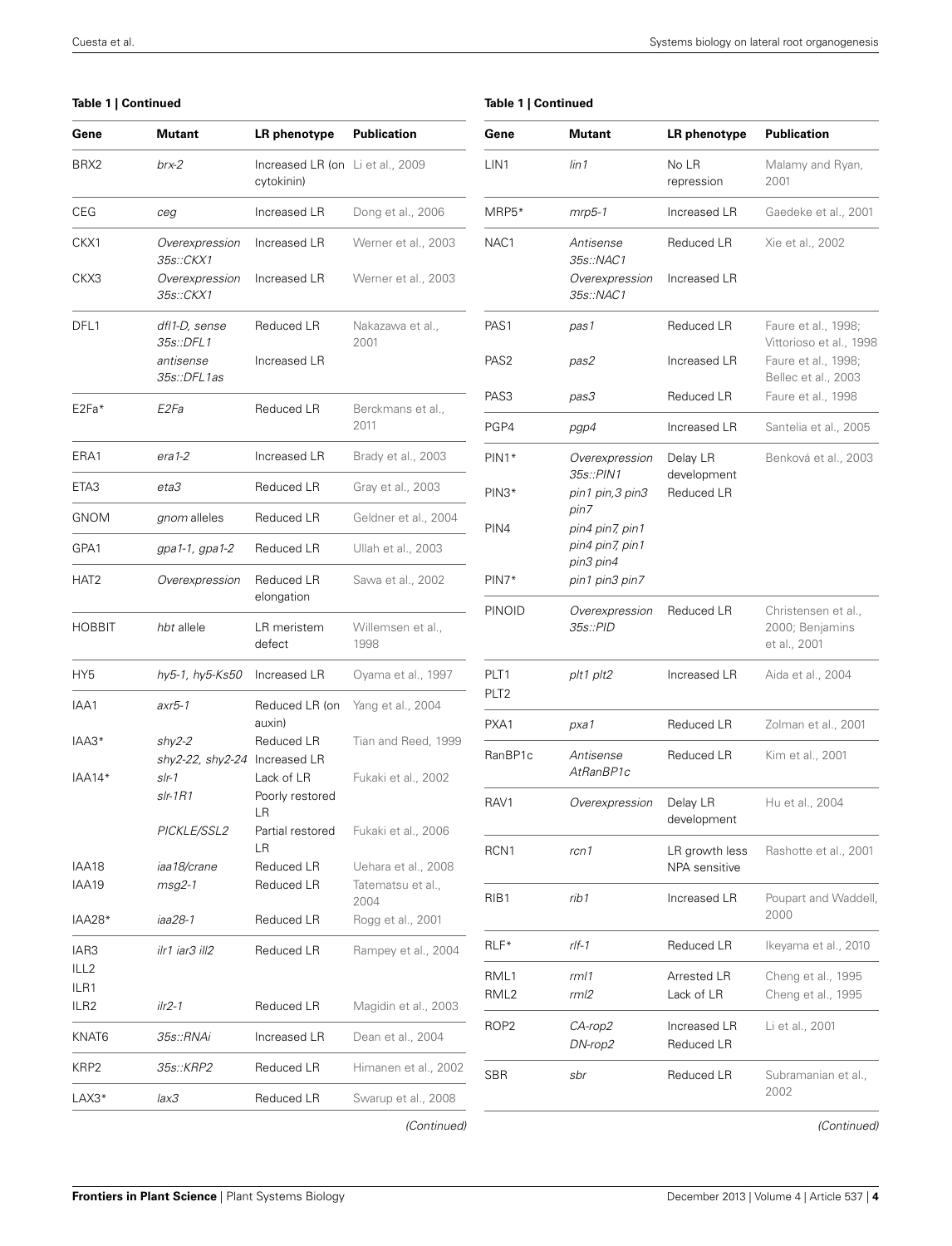**Table 1 | Continued**

| Gene             | <b>Mutant</b>                                 | LR phenotype                 | <b>Publication</b>                                                 |
|------------------|-----------------------------------------------|------------------------------|--------------------------------------------------------------------|
| SEU              | seu-3                                         | Reduced LR                   | Pfluger and<br>Zambryski, 2004                                     |
| SINAT5           | Overexpression<br>35s::SINAT5                 | Reduced LR                   | Xie et al., 2002                                                   |
|                  | Dominant<br>negative<br>35s::SINAT5<br>(C49S) | Increased LR                 |                                                                    |
| SUR <sub>1</sub> | sur 1                                         | Increased LR                 | Seo et al., 1998                                                   |
| SUR <sub>2</sub> | sur2/rnt1                                     | Increased LR                 | Delarue et al., 1998;<br>Barlier et al., 2000;<br>Bak et al., 2001 |
| TIR <sub>1</sub> | $tri$ 1-1                                     | Reduced LR                   | Ruegger et al., 1998;<br>Dharmasiri et al.,<br>2005                |
| TIR3 (BIG)       | $t$ ir 3-1,<br>asa1/umb1                      | Reduced LR                   | Ruegger et al., 1997;<br>Gil et al., 2001;<br>Kanyuka et al., 2003 |
| WAK4             | DEX-induced<br>WAK4 antisense                 | Inhibition LR<br>development | Lally et al., 2001                                                 |
| XBAT32           | $x$ hat $32-1$                                | Reduced LR                   | Nodzon et al., 2004                                                |
| XPL1             | xipotl                                        | Increased LR                 | Cruz-Ramírez et al.,<br>2004                                       |
| YDK1             | ydk 1-D,<br>35s: YDK1                         | Reduced LR                   | Takase et al., 2004                                                |

*\*Genes discussed within this review.*

LR formation. Several Aux/IAA gain-of-function mutants, like *shy2*/*iaa3* [\(Tian and Reed, 1999\)](#page-10-8) or *iaa28-1* [\(Rogg et al.](#page-9-16), [2001](#page-9-16)) exhibited dramatically reduced number of LRs, or like *axr2- 1*/*iaa7* [\(Nagpal et al.](#page-9-12), [2000](#page-9-12)) showed an increased number of LRs. Similarly, the forward genetics approach has been employed to seek for new molecular components mediating the interaction between the auxin-cytokinin pathways during LR formation [\(Bielach et al., 2012b\)](#page-7-33). Several *primordia on auxin and cytokinin* (*pac*) mutants in which the basal LRI process was not affected, but a cytokinin resistance phenotype appeared in the presence of auxin, might reveal new players balancing the auxin-cytokinin developmental output.

An alternative strategy is the reverse genetics approach, which is the analysis of mutants in genes selected based on prior knowledge about their role in specific pathways connected with LR formation. That is the case of the *Auxin Response Factor* (*ARF*) gene family, encoding transcriptional regulators that are core components of the auxin signaling pathway [\(Ulmasov et al.,](#page-10-14) [1999](#page-10-14)). A PCR-based screening approach was conducted, identifying T-DNA insertions affecting the *ARF* genes [\(Okushima et al.,](#page-9-9) [2005](#page-9-9)). By mutant phenotype characterization of several members of this family (specifically *ARF7* and *ARF19*), their role in LR

formation was discovered. Similarly, by detailed mutant analyses the function of AUX1 and LAX3 auxin influx and PIN1, PIN3, PIN7, PGP1 and PGP19 efflux transporters in different phases of LR organogenesis has been recognized [\(Gaedeke et al., 2001;](#page-8-29) [Marchant et al.](#page-9-11), [2002;](#page-9-11) [Benková et al.](#page-7-1), [2003;](#page-7-1) [Mravec et al.](#page-9-28), [2008;](#page-9-28) [Swarup et al., 2008\)](#page-9-4).

# **PROTEIN INTERACTION STUDIES**

The lasting challenge in elucidating how LR formation is controlled is a complete dissection of the regulatory pathway components. DNA-protein or protein-protein interaction studies, such as yeast one-hybrid or yeast two-hybrid, are powerful approaches to uncover more new molecular players. By implementing this approach in the study of LR formation and development, a direct molecular link between auxin signaling, cell cycle machinery and LRI has been shown [\(Berckmans et al.](#page-7-21), [2011](#page-7-21)). The *E2Fa* transcription factor (regulator of cell cycle initiation) has been identified as a direct target of the *LATERAL ORGAN BOUNDARY DOMAIN18/ASYMMETRIC LEAVES2-LIKE20* (*LBD18/ASL20*) transcription factor downstream of auxin signaling and its role in triggering the first asymmetric division during LRI has been demonstrated [\(Berckmans et al., 2011](#page-7-21)). Additionally, by tandem affinity purification (protein-protein interaction) other proteins involved were identified, including LBD33. The data suggest that a LBD18/LBD33 dimer is necessary for *E2Fa* expression.

# **TRANSCRIPT PROFILING STUDIES**

Genome-wide transcript profiling is a high-throughput technology which enables the efficient evaluation of the complete transcript regulation in a certain process [\(Hennig et al.](#page-8-36), [2003](#page-8-36)). Besides particular genes, the identification and analysis of clusters of co-expressed genes might provide important insights on the physical or functional connection between gene products during the regulation of certain developmental process.

The true challenge in identifying regulatory genes involved in LR organogenesis by genome-wide profiling arises from the fact that LRI is restricted in time and space to a small number of pericycle cells hidden within surrounding primary root tissues. To circumvent this obstacle, a lateral root-inducible system (LRIS) was implemented to boost the frequency of LRI in a largely synchronized manner [\(Himanen et al., 2002\)](#page-8-11). By combining LRIS with transcript profiling, [Himanen et al.](#page-8-37) [\(2004](#page-8-37)) identified genes linked with early phases of LR initiation. Besides expected targets, such as components of the auxin signaling pathway and the cell cycle, clusters of regulatory genes co-regulated in course of the early phases of LRI were recognized. Later, using the LRIS set up, transcript profiles of the control and the lateral rootless *solitary root/iaa14* (*slr-1*) mutant were compared to extract genes linked with LRI [\(Vanneste et al.](#page-10-15), [2005\)](#page-10-15). Within the genes identified, cell division-related genes were found (*APC8/CDC23*, *PCNA1*), directly linking auxin signaling and cell cycle activation during LRI both at the S-phase and the G2-to-M transition. Similarly, by extracting the auxin-regulated genes whose expression is strongly suppressed in the *arf7* and *arf19* mutants defective in LR organogenesis *LATERAL ROOT PRIMORDIUM1 (LRP1)*, *AUXIN-REGULATED GENE INVOLVED IN ORGAN*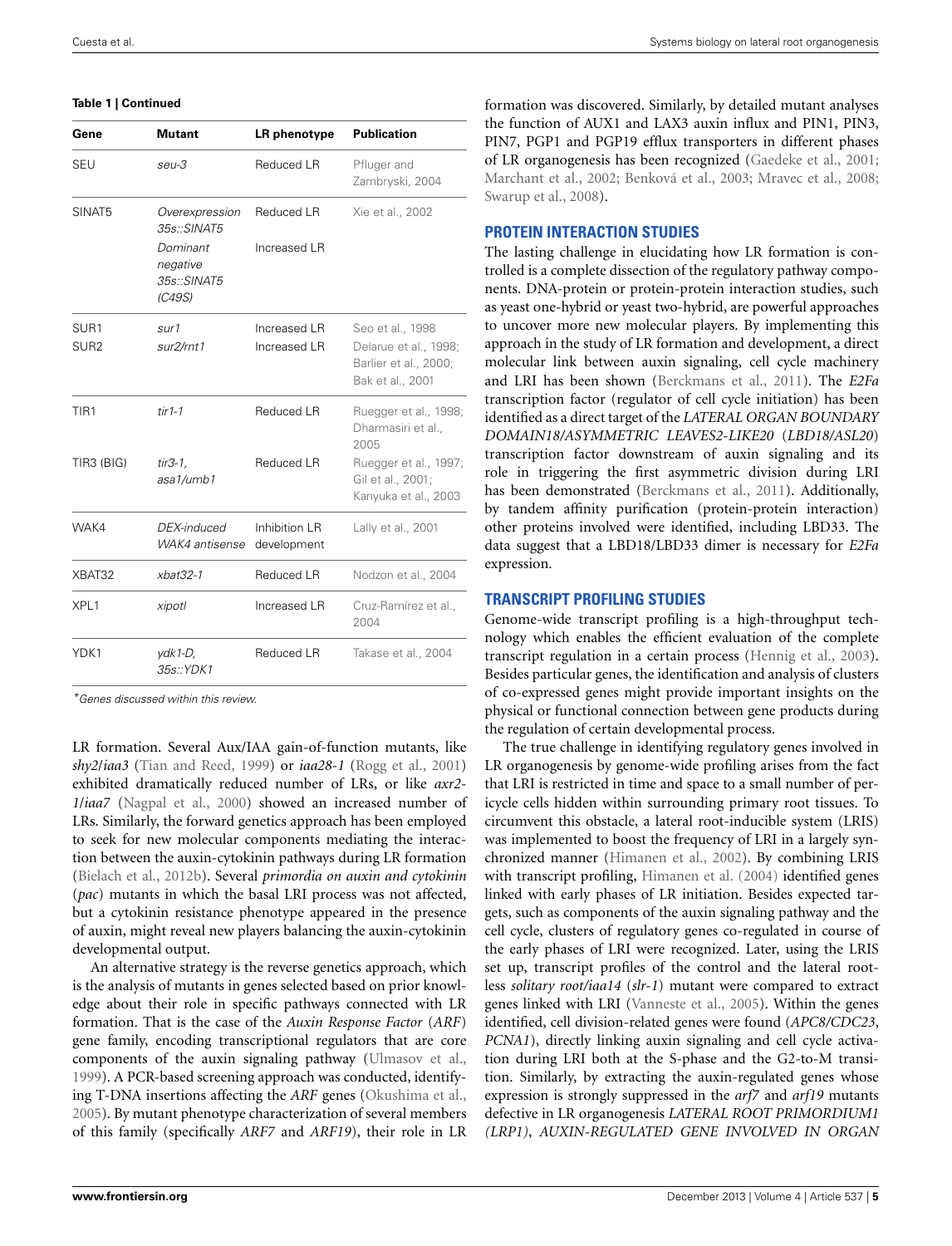*SIZE* (*ARGOS*) or *LATERAL ORGAN BOUNDARIES DOMAIN* (*LBD*), family genes were uncovered for their role in LR organogenesis [\(Okushima et al., 2005](#page-9-9)).

Although the LRIS significantly increased the frequency of the LRIs, the limitation of tissue specificity was not overcome, since the material used included the whole root segment and contaminating tissues. Considering that a few cells within the pericycle layer are involved in a process such as LR formation, it is very likely that some important regulators could be missed. An elegant solution for this appeared to be an implementation of the Fluorescent Activated Cell Sorting (FACS) technique in combination with transcriptome profiling. To monitor the transcriptome of the xylem pole pericycle cells exclusively, the Gal4-GFP enhancer trap line J0121 with pericycle-specific expression was used [\(Laplaze et al., 2005](#page-8-38)). This improved strategy led to the identification of the membrane-localized receptor-like kinase *ARABIDOPSIS CRINKLY4* (*ACR4*), specifically transcribed in the small daughter cell after the first asymmetric pericycle cell division. The ACR4 is a key factor in promoting formative cell divisions in the pericycle, as well as in constraining the number of t[hese divisions once organogenesis has been started \(](#page-7-17)De Smet et al., [2008\)](#page-7-17).

Later phases of LR development have also been targeted by transcript profiling studies (i.e., high-throughput quantitative RT-PCR). Namely, impact of the environmental signals, such as salt s[tress](#page-7-34) [on](#page-7-34) [primordia](#page-7-34) [development](#page-7-34) [has](#page-7-34) [been](#page-7-34) [examined](#page-7-34) [\(](#page-7-34)Duan et al., [2013](#page-7-34)). It was disclosed that the water stress-associated hormone abscisic acid (ABA) mediates suppression of LR emergence, acting primarily at the endodermis by tissue-specific ABA signaling pathways.

With the extensive increase of data generated by genome-wide profiling interesting targets might be easily overlooked. Hence, specialized algorithms and computational pipelines are developed to refine data mining and evaluation. A recently released spatio-temporal transcriptional map of the *Arabidopsis* root (the RootMap) [\(Brady et al., 2007\)](#page-7-35) became an outstanding tool for evaluating expression patterns and gene correlations in root tissues.

A new tool named Visual Lateral Root Transcriptome Compendium (Visual RTLC) was developed by [Parizot et al.](#page-9-29) [\(2010\)](#page-9-29), in order to combine and compare the different datasets focused on LR organogenesis. These new appearing methods for data mining provide great opportunities to scale up the identification of novel regulators of LR organogenesis.

## **CHEMICAL GENOMICS**

Using the above mentioned approaches, crucial components of the LR regulation have been identified, and functional connections between key regulatory pathways (auxin, cytokinin, cell cycle-related), underlying root system architecture control, have been recognized.

Lately, the chemical biology opened new ways to study biological systems. The ability of chemical compounds to enhance, mimic, interfere or block a specific developmental process rises as a powerful tool to discover new regulatory components. The chemical approach is based on the ability of small synthetic molecules to modify the activity of proteins or pathways, resulting in the understanding of the protein function at a level that would be d[ifficult](#page-9-30) [to](#page-9-30) [achieve](#page-9-30) [through](#page-9-30) [gene-based](#page-9-30) [perturbation](#page-9-30) [\(](#page-9-30)Robert et al., [2009\)](#page-9-30). Additionally, a tight temporal control can be accomplished, allowing for instance to overcome limitations related to mutational approaches (e.g., the long-term effect of disrupting the process can lead to lethality). Even more, its combination with other approaches, such as genomic studies, provides an additional power, i.e., the compound effect on a mutant that exhibits a certain phenotype.

The high-throughput screening of the chemical library must first be optimized in order to identify compounds that interfere with a specific developmental process. Aimed at LR organogenesis, an efficient screening method based on the LRIS was established [\(De Rybel et al.](#page-7-36), [2012](#page-7-36); [Audenaert et al.](#page-7-37), [2013](#page-7-37)). Using this platform, a naxillin, the non-auxin-like synthetic molecule that induces LR formation, was found as an activator of LRI, being mor[e](#page-7-36) [effective](#page-7-36) [than](#page-7-36) [known](#page-7-36) [synthetic](#page-7-36) [or](#page-7-36) [natural](#page-7-36) [auxins](#page-7-36) [\(](#page-7-36)De Rybel et al., [2012](#page-7-36)). A chemical approach combined with transcriptome profiling showed that 2581 vs. 401 genes are de-regulated by either auxin or naxilin, respectively, indicating a narrower mechanism of n[axillin action when compared to natural auxin \(](#page-7-36)De Rybel et al., [2012](#page-7-36)). Interestingly, genes involved in the early events of LR development such as *GATA23*, *LBD33,* and *LBD29*, were found to dominate in the naxillin induction profile. Forward genetics resulted in the identification of the *naxillin resistant 1* (*nar1*) mutation in the *IBR3* gene, linking naxillin activity with the regulation of the peroxisomal IBA-to-IAA conversion to promote the development of LRs.

# **COMPUTER MODELING APPROACHES**

Computer models of plant development typically integrate experimentally identified interactions between genes and proteins (regulatory networks) to predict the dynamics of such regulatory net[works in the developmental context \(](#page-9-31)Prusinkiewicz and Runions, [2012\)](#page-9-31). Numerous computer models of LR development have been developed to predict putative mechanisms underlying LR morphogenesis. These computer models often integrate experimental observations to identify a minimal mechanistic framework for LRI [\(Laskowski et al.](#page-8-12), [2008;](#page-8-12) [Lucas et al.](#page-8-39), [2008\)](#page-8-39). For example, mechanical deformation of cells was found to occur in the curved region of the primary root and to dramatically affect the size and shape of cells [\(Ditengou et al.](#page-7-6), [2008](#page-7-6)). [Laskowski et al.](#page-8-12) [\(2008\)](#page-8-12) demonstrated that a subtle change in the cell shape can be instructive for the auxin accumulation in pericycle cells and thus LRI. They also proposed that a feedback between auxin and expression of auxin influx carriers in pericycle cells further builds up t[his auxin maximum and thus promotes the LRI \(](#page-9-32)Swarup et al., [2005](#page-9-32); [Laskowski et al., 2008](#page-8-12); [Péret et al.](#page-9-33), [2013\)](#page-9-33). Hence, the combination of mechanical tension and auxin feedback on its transport can guide LR development in a self-organizing manner. On the other hand, a model developed by [Lucas et al.](#page-8-39) [\(2008\)](#page-8-39) suggests that root branching could be controlled by lateral inhibition—a different mechanism that depends on competition or distance between initiation sites and already emerged LR primordia.

Yet another approach attempted to approximate the complexity of sub-cellular regulatory networks that involve crosstalk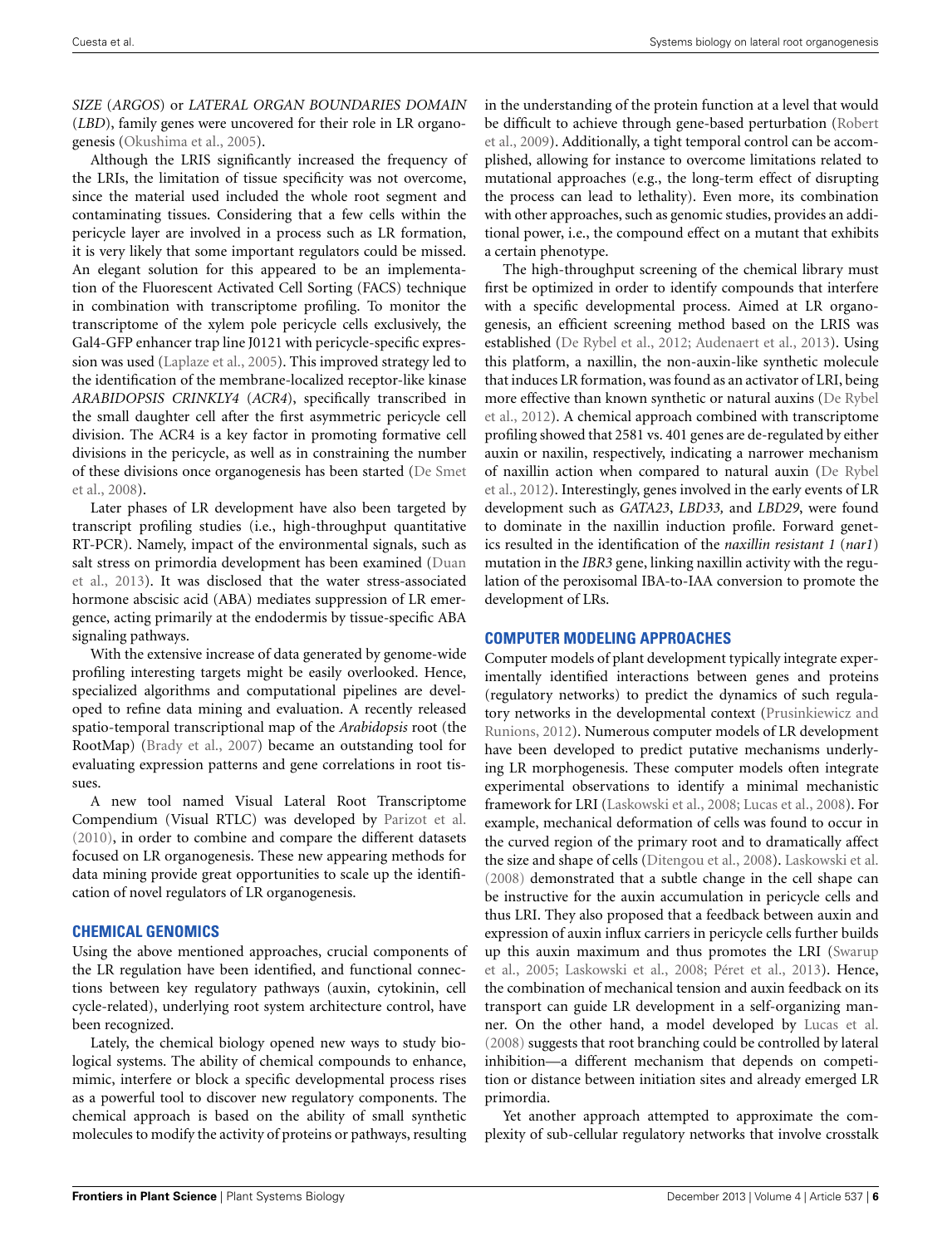between auxin and cytokinin that could influence both size and location of division and differentiation regions within the primary root as well as the putative periodicity of LR branching [\(Muraro et al.](#page-9-34), [2011](#page-9-34), [2013\)](#page-9-35). This type of modeling approach serves as a very useful tool to explore how dynamic response of auxin-cytokinin interaction network might change with respect to various mutant-like perturbations.

Finally computer modeling approaches have been applied to understand the physics and mechanics of LR development [\(Szymanowska-Pulka et al., 2012](#page-9-36)). Szymanowska-Pulka and colleagues reconstructed LRP morphogenesis based on anatomical observations and proposed a dynamic model of LRP growth that integrates acquisition of cell patterning that determines the final shape of the organ. Similar to that model the combination of live biological imaging, 3D/4D microscopic image reconstruction and dynamic computer model, have also revealed the relevance of coordinated patterning processes occurring in the proximity of the developing LRP that are central to the proper emergence of LRs [\(Lucas et al., 2013\)](#page-8-13).

Taken together, a synergy of modeling and experimental efforts presented herein is likely to further generate new insights in LR patterning processes and ultimately broaden our understanding of the complex root system architectures.

# **NOVEL TOOLS AND FUTURE PERSPECTIVES**

#### **GENETIC STUDIES: SEMI-AUTOMATED PHENOTYPE ANALYSIS**

Developing methods based on acquiring and analyzing developmental processes in real-time are continuously improving. Among others, the implementation of automated systems on root phenotype analyses combined with accurate images is a desirable feature. Fast and high-throughput phenotyping methods were developed to monitor the dynamic of root growth. For instance, the GiA Roots semi-automated software tool for high-throughput analysis of root system architecture [\(Galkovskyi et al., 2012\)](#page-8-40), the semiautomated 3D *in vivo* imaging and digital phenotyping pipeline that enables highthroughput and accurate measurements of root system architecture through time [\(Topp et al.](#page-10-16), [2013\)](#page-10-16), or the RootNav image analysis tool that allows the semiautomated quantification of complex root system architectures [\(Pound et al., 2013\)](#page-9-37) were established.

Monitoring gene expression by live microscopy on a large number of specimens growing under controlled conditions to assess their spatio-temporal expression turns out to be another challenge. For this purpose, a microfluidic device (RootArray) where the roots are repeatedly imaged by confocal microscopy, coupled with an image analysis platform that includes automated real-time detection and tracking of samples, has been developed [\(Busch et al.](#page-7-38), [2012\)](#page-7-38). This platform provides the ability to compare the reporter gene expression in *Arabidopsis* roots at tissue level in different developmental zones.

#### **GENETIC STUDIES: FAST-FORWARD GENETICS**

A classical forward genetics approach implies the generation of a large mapping population, a high density of genetic markers for achieving a high resolution mapping, and the screening for recombinants in order to define the genetic interval

where the mutation is placed [\(Lukowitz et al., 2000\)](#page-8-16). Taking the advantage of Next Generation Sequencing, fast-forward genetics (SHOREmap pipeline) has been introduced, where the mapping i[s](#page-9-38) [directly](#page-9-38) [performed](#page-9-38) [by](#page-9-38) [sequencing](#page-9-38) [\(](#page-9-38)Schneeberger and Weigel, [2011\)](#page-9-38). The SHOREmap pipeline covers from mapping to *de novo* marker identification during the sequencing process, [and final annotation of candidate mutations \(](#page-9-39)Schneeberger et al., [2009](#page-9-39)), hence profoundly increasing the efficiency of mutant identification.

## **TRANSCRIPT PROFILING STUDIES: RNA SEQUENCING**

An improved high-throughput transcript profiling technology— RNA [sequencing \(RNA-seq\), has appeared in the last years \(](#page-10-17)Wang et al., [2009\)](#page-10-17). This innovative technique allows the evaluation of the entire transcriptome. It can be used to determine the structure of genes, their splicing patterns and other post-transcriptional modifications, to detect rare and novel transcripts, and to quantify the changing expression levels of each transcript. When compared to microarrays, RNA-seq can detect all expressed genes without the generation of an array of probes, with reduced background noise and large dynamic range. This turned out to be particularly important in species such as tomato, where publicly available microarrays cover only one-third of the complete genome. The RNA-seq approach was used to analyze the transcriptome of tomato roots with the main focus on the spatial patterning and regulation of genes in the root by the hormones cytokinin and auxin. This transcriptome analysis of hormone regulation in tomato root revealed novel genes regulated by each of these hormones and can further be utilized as a reference to conduct future research on tomato roots [\(Gupta et al.,](#page-8-41) [2013](#page-8-41)).

## **CONCLUDING REMARKS**

Root system development is central for the plant to reach optimal growth. Hence, understanding the mechanisms that determine root architecture is of great agronomic importance, since they provide a basis for targeted engineering of plant architecture, e.g., for regulating root growth and branching to exploit less nutritious and arid soils. The availability of genome information has made it possible to study the gene expression on a genome scale, observing the behavior of many genes at a time, and obtaining a comprehensive, dynamic molecular picture. In the systems biology century, the only way to get insight in a developmental process is by combining synergistically the different available techniques, which include the most novel tools and advances. From this perspective, new available approaches are ready to be undertaken to obtain deeper insight in LR formation and development.

## **ACKNOWLEDGMENTS**

We thank Annick Bleys for help in preparing the manuscript. This work was supported by the European Research Council with a Starting Independent Research grant (ERC-2007-Stg-207362- HCPO) and the Czech Science Foundation (GA13-39982S) to Eva Benková. We apologize that, because of space restrictions, the scientific contributions of only a limited number of original articles could be cited and discussed.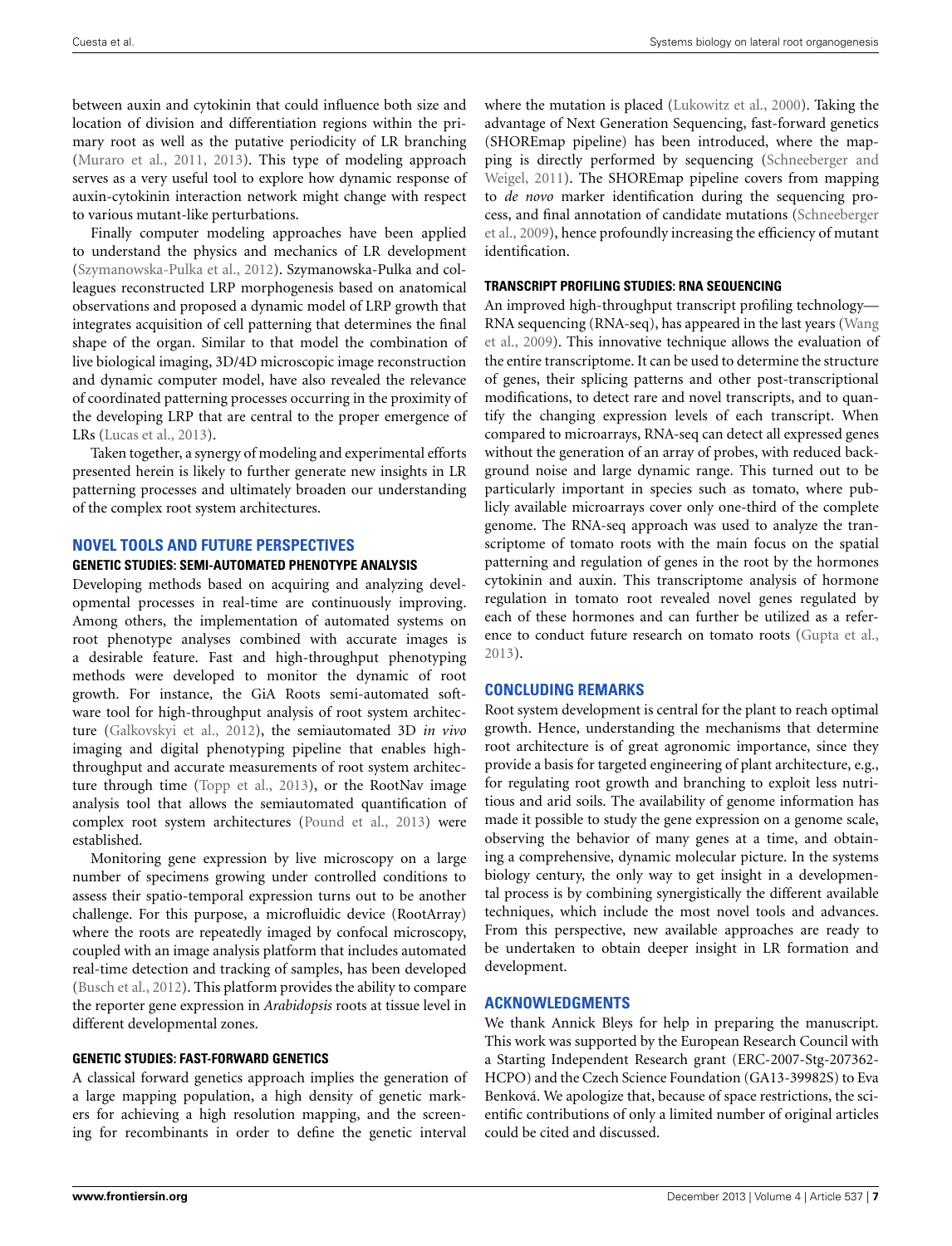#### **REFERENCES**

- <span id="page-7-27"></span>Aida, M., Beis, D., Heidstra, R., Willemsen, V., Blilou, I., Galinha, C., et al. (2004). The *PLETHORA* genes mediate patterning of the *Arabidopsis* root stem cell niche. *Cell* 119, 109–120. doi: 10.1016/j.cell.2004.09.018
- <span id="page-7-37"></span>Audenaert, D., Rybel, B., Nguyen, L., and Beeckman, T. (2013). "Small-molecule screens to study lateral root development," in *Plant Organogenesis (Methods in Molecular Biology)* Vol. 959, ed I. De Smet (New York, NY: Humana Press), 189–195.
- <span id="page-7-19"></span>Baima, S., Possenti, M., Matteucci, A., Wisman, E., Altamura, M. M., Ruberti, I., et al. (2001). The Arabidopsis ATHB-8 HD-zip protein acts as a differentiationpromoting transcription factor of the vascular meristems. *Plant Physiol.* 126, 643–655. doi: 10.1104/pp.126.2.643
- <span id="page-7-31"></span>Bak, S., Tax, F. E., Feldmann, K. A., Galbraith, D. W., and Feyereisen, R. (2001). CYP83B1, a cytochrome P450 at the metabolic branch point in auxin and indole glucosinolate biosynthesis in Arabidopsis. *Plant Cell* 13, 101–111. doi: 10.1105/tpc.13.1.101
- <span id="page-7-30"></span>Barlier, I., Kowalczyk, M., Marchant, A., Ljung, K., Bhalerao, R., Bennett, M., et al. (2000). The SUR2 gene of *Arabidopsis thaliana* encodes the cytochrome P450 CYP83B1, a modulator of auxin homeostasis. *Proc. Natl. Acad. Sci. U.S.A.* 97, 14819–14824. doi: 10.1073/pnas.260502697
- <span id="page-7-24"></span>Bellec, Y., Harrar, Y., Butaeye, C., Darnet, S., Bellini, C., and Faure, J. D. (2003). *Pasticcino2* is a protein tyrosine phosphatase- like involved in cell proliferation and differentiation in Arabidopsis. *Plant J.* 32, 713–722. doi: 10.1046/j.1365- 313X.2002.01456.x
- <span id="page-7-26"></span>Benjamins, R., Quint, A., Weijers, D., Hooykaas, P., and Offringa, R. (2001). The PINOID protein kinase regulates organ development in Arabidopsis by enhancing polar auxin transport. *Development* 128, 4057–4067.
- <span id="page-7-1"></span>Benková, E., Michniewicz, M., Sauer, M., Teichmann, T., Seifertová, D., Jürgens, G., et al. (2003). Local, efflux-dependent auxin gradients as a common module for plant organ formation. *Cell* 115, 591–602. doi: 10.1016/S0092-8674(03)0 0924-3
- <span id="page-7-21"></span>Berckmans, B., Vassileva, V., Schmid, S. P. C., Maes, S., Parizot, B., Naramoto, S., et al. (2011). Auxin-dependent cell cycle reactivation through transcriptional regulation of *Arabidopsis E2Fa* by lateral organ boundary proteins. *Plant Cell* 23, 3671–3683. doi: 10.1105/tpc.111.088377
- <span id="page-7-2"></span>Bielach, A., Podlešáková, K., Marhavý, P., Duclercq, J., Cuesta, C., Müller, B., et al. (2012a). Spatiotemporal regulation of lateral root organogenesis in *Arabidopsis* by cytokinin. *Plant Cell* 24, 3967–3981. doi: 10.1105/tpc.112. 103044
- <span id="page-7-33"></span>Bielach, A., Duclercq, J., Marhav*y*´, P., and Benková, E. (2012b). Genetic approach towards the identification of auxin-cytokinin crosstalk components involved in root development. *Philos. Trans. R. Soc. Lond. B. Biol. Sci.* 367, 1469–1478. doi: 10.1098/rstb.2011.0233
- <span id="page-7-11"></span>Boerjan, W., Cervera, M.-T., Delarue, M., Beeckman, T., Dewitte, W., Bellini, C., et al. (1995). Superroot, a recessive mutation in Arabidopsis, confers auxin overproduction. *Plant Cell* 7, 1405–1419.
- <span id="page-7-35"></span>Brady, S. M., Orlando, D. A., Lee, J.-Y., Wang, J. Y., Koch, J., Dinneny, J. R., et al. (2007). A high-resolution root spatiotemporal map reveals dominant expression patterns. *Science* 318, 801–806. doi: 10.1126/science.1146265
- <span id="page-7-16"></span>Brady, S. M., Sarkar, S. F., Bonetta, D., and McCourt, P. (2003). The *ABSCISIC ACID INSENSITIVE 3* (*ABI3*) gene is modulated by farnesylation and is involved in auxin signalling and lateral root development in *Arabidopsis*. *Plant J.* 34, 67–75. doi: 10.1046/j.1365-313X.2003.01707.x
- <span id="page-7-38"></span>Busch, W., Moore, B. T., Martsberger, B., Mace, D. L., Twigg, R. W., Jung, J., et al. (2012). A microfluidic device and computational platform for highthroughput live imaging of gene expression. *Nat. Methods* 9, 1101–1106. doi: 10.1038/nmeth.2185
- <span id="page-7-14"></span>Casimiro, I., Beeckman, T., Graham, N., Bhalerao, R., Zhang, H., Casero, P., et al. (2003). Dissecting *Arabidopsis* lateral root development. *Trends Plant Sci.* 8, 165–171. doi: 10.1016/S1360-1385(03)00051-7
- <span id="page-7-7"></span>Celenza, J. L., Grisafi, P. L., and Fink, G. R. (1995). A pathway for lateral root formation in *Arabidopsis thaliana*. *Genes Dev.* 9, 2131–2142. doi: 10.1101/gad.9.17.2131
- <span id="page-7-28"></span>Cheng, J. C., Seeley, K. A., and Sung, Z. R. (1995). *RML1* and *RML2*, *Arabidopsis* genes required for cell proliferation at the root tip. *Plant Physiol.* 107, 365–376. doi: 10.1104/pp.107.2.365
- <span id="page-7-25"></span>Christensen, S. K., Dagenais, N., Chory, J., and Weigel, D. (2000). Regulation of auxin response by the protein kinase PINOID. *Cell* 100, 469–478. doi: 10.1016/S0092-8674(00)80682-0
- <span id="page-7-18"></span>Coates, J. C., Laplaze, L., and Haseloff, J. (2006). Armadillo-related proteins promote lateral root development in *Arabidopsis*. *Proc. Natl. Acad. Sci. U.S.A.* 103, 1621–1626. doi: 10.1073/pnas.0507575103
- <span id="page-7-32"></span>Cruz-Ramírez, A., López-Bucio, J., Ramirez-Pimentel, G., Zurita-Silva, A., Sánchez-Calderon, L., Ramírez-Chávez, E., et al. (2004). The *xipotl* mutant of Arabidopsis reveals a critical role for phospholipid metabolism in root system development and epidermal cell integrity. *Plant Cell* 16, 2020–2034. doi: 10.1105/tpc.103.018648
- <span id="page-7-22"></span>Dean, G., Casson, S., and Lindsey, K. (2004). *KNAT6* gene of *Arabidopsis* is expressed in roots and is required for correct lateral root formation. *Plant Mol. Biol.* 54, 71–84. doi: 10.1023/B:PLAN.0000028772.22892.2d
- <span id="page-7-29"></span>Delarue, M., Prinsen, E., Onckelen, H. V., Caboche, M., and Bellini, C. (1998). *Sur2* mutations of *Arabidopsis thaliana* define a new locus involved in the control of auxin homeostasis. *Plant J.* 14, 603–611. doi: 10.1046/j.1365-313X.1998.00163.x
- <span id="page-7-0"></span>Den Herder, G., Van Isterdael, G., Beeckman, T., and De Smet, I. (2010). The roots of a new green revolution. *Trends Plant Sci.* 15, 600–607. doi: 10.1016/j.tplants.2010.08.009
- <span id="page-7-36"></span>De Rybel, B., Audenaert, D., Xuan, W., Overvoorde, P., Strader, L. C., Kepinski, S., et al. (2012). A role for the root cap in root branching revealed by the non-auxin probe naxillin. *Nat. Chem. Biol.* 8, 798–805. doi: 10.1038/nchembio.1044
- <span id="page-7-10"></span>De Rybel, B., Vassileva, V., Parizot, B., Demeulenaere, M., Grunewald, W., Audenaert, D., et al. (2010). A novel Aux/IAA28 signaling cascade activates GATA23-dependent specification of lateral root founder cell identity. *Curr. Biol.* 20, 1697–1706. doi: 10.1016/j.cub.2010.09.007
- <span id="page-7-5"></span>De Smet, I., Tetsumura, T., De Rybel, B., Frey, N. F. D., Laplaze, L., Casimiro, I., et al. (2007). Auxin-dependent regulation of lateral root positioning in the basal meristem of *Arabidopsis*. *Development* 134, 681–690. doi: 10.1242/dev.02753
- <span id="page-7-15"></span>De Smet, I., Vanneste, S., Inze, D., and Beeckman, T. (2006). Lateral root initiation or the birth of a new meristem. *Plant Mol. Biol.* 60, 871–887. doi: 10.1007/s11103-005-4547-2
- <span id="page-7-17"></span>De Smet, I., Vassileva, V., De Rybel, B., Levesque, M. P., Grunewald, W., Van Damme, D., et al. (2008). Receptor-like kinase ACR4 restricts formative cell divisions in the *Arabidopsis* root. *Science* 322, 594–597. doi: 10.1126/science.1160158
- <span id="page-7-13"></span>Dharmasiri, N., Dharmasiri, S., Weijers, D., Lechner, E., Yamada, M., Hobbie, L., et al. (2005). Plant development is regulated by a family of auxin receptor F Box proteins. *Dev. Cell* 9, 109–119. doi: 10.1016/j.devcel.2005.05.014
- <span id="page-7-8"></span>DiDonato, R. J., Arbuckle, E., Buker, S., Sheets, J., Tobar, J., Totong, R., et al. (2004). *Arabidopsis ALF4* encodes a nuclear-localized protein required for lateral root formation. *Plant J.* 37, 340–353. doi: 10.1046/j.1365-313X.2003.01964.x
- <span id="page-7-6"></span>Ditengou, F. A., Teale, W. D., Kochersperger, P., Flittner, K. A., Kneuper, I., van der Graaff, E., et al. (2008). Mechanical induction of lateral root initiation in *Arabidopsis thaliana*. *Proc. Natl. Acad. Sci. U.S.A.* 105, 18818–18823. doi: 10.1073/pnas.0807814105
- <span id="page-7-20"></span>Dong, L. Wang, L., Zhang, Y., Zhang, Y., Deng, X., and Xue, Y. (2006). An auxininducible F-box protein CEGENDUO negatively regulates auxin-mediated lateral root formation in *Arabidopsis*. *Plant Mol. Biol.* 60, 599–615. doi: 10.1007/s11103-005-5257-5
- <span id="page-7-34"></span>Duan, L., Dietrich, D., Ng, C. H., Chan, P. M. Y., Bhalerao, R., Bennett, M. J., et al. (2013). Endodermal ABA signaling promotes lateral root quiescence during salt stress in *Arabidopsis* seedlings. *Plant Cell* 25, 324–341. doi: 10.1105/tpc.112.107227
- <span id="page-7-3"></span>Dubrovsky, J. G., Gambetta, G. A., Hernández-Barrera, A., Shishkova, S., and González, I. (2006). Lateral root initiation in *Arabidopsis*: developmental window, spatial patterning, density and predictability. *Ann. Bot.* 97, 903–915. doi: 10.1093/aob/mcj604
- <span id="page-7-4"></span>Dubrovsky, J. G., Napsucialy-Mendivil, S., Duclercq, J., Cheng, Y., Shishkova, S., Ivanchenko, M. G., et al. (2011). Auxin minimum defines a developmental window for lateral root initiation. *New Phytol.* 191, 970–983. doi: 10.1111/j.1469-8137.2011.03757.x
- <span id="page-7-9"></span>Dubrovsky, J. G., Sauer, M., Napsucialy-Mendivil, S., Ivanchenko, M. G., Friml, J., Shishkova, S., et al. (2008). Auxin acts as a local morphogenetic trigger to specify lateral root founder cells. *Proc. Natl. Acad. Sci. U.S.A.* 105, 8790–8794. doi: 10.1073/pnas.0712307105
- <span id="page-7-23"></span>Faure, J. D., Vittorioso, P., Santoni, V., Fraisier, V., Prinsen, E., Barlier, I., et al. (1998). The *PASTICCINO* genes of *Arabidopsis thaliana* are involved in the control of cell division and differentiation. *Development* 125, 909–918.
- <span id="page-7-12"></span>Fukaki, H., Tameda, S., Masuda, H., and Tasaka, M. (2002). Lateral root formation is blocked by a gain-of-function mutation in the *SOLITARY-ROOT/IAA14*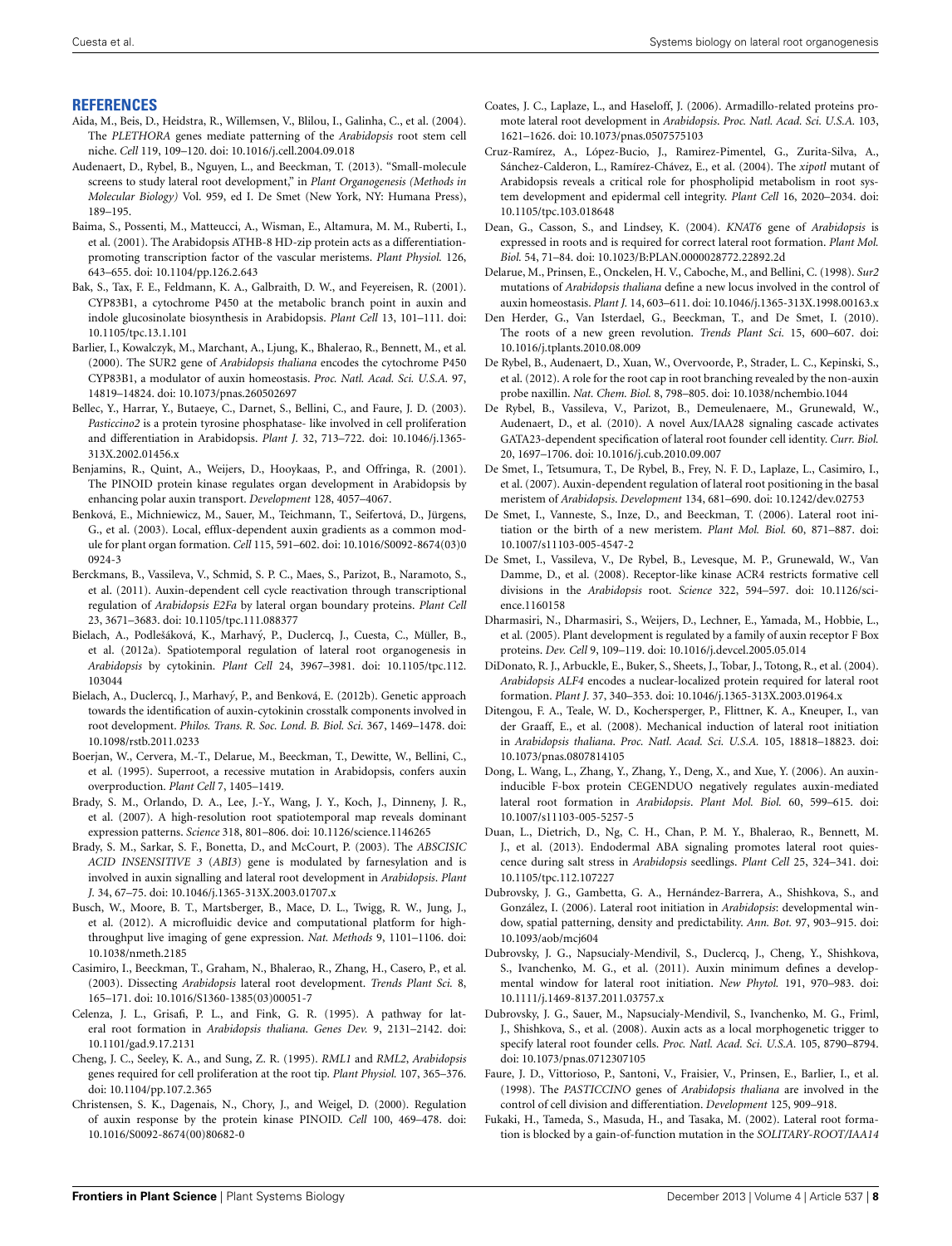gene of *Arabidopsis*. *Plant J.* 29, 153–168. doi: 10.1046/j.0960-7412.2001. 01201.x

- <span id="page-8-19"></span>Fukaki, H., Taniguchi, N., and Tasaka, M. (2006). PICKLE is required for SOLITARY-ROOT/IAA14-mediated repression of ARF7 and ARF19 activity during Arabidopsis lateral root initiation. *Plant J.* 48, 380–389. doi: 10.1111/j.1365-313X.2006.02882.x
- <span id="page-8-10"></span>Fukaki, H., and Tasaka, M. (2009). Hormone interactions during lateral root formation. *Plant Mol. Biol.* 69, 437–449. doi: 10.1007/s11103-008-9417-2
- <span id="page-8-29"></span>Gaedeke, N., Klein, M., Kolukisaoglu, U., Forestier, C., Müller, A., Ansorge, M., et al. (2001). The *Arabidopsis thaliana* ABC transporter AtMRP5 controls root development and stomata movement. *EMBO J.* 20, 1875–1887. doi: 10.1093/emboj/20.8.1875
- <span id="page-8-40"></span>Galkovskyi, T., Mileyko, Y., Bucksch, A., Moore, B., Symonova, O., Price, C., et al. (2012). GiA Roots: software for the high throughput analysis of plant root system architecture. *BMC Plant Biol.* 12:116. doi: 10.1186/1471-2229-12-116
- <span id="page-8-26"></span>Geldner, N., Richter, S., Vieten, A., Marquardt, S., Torres-Ruiz, R. A., Mayer, U., et al. (2004). Partial loss-of-function alleles reveal a role for GNOM in auxin transport-related, post-embryonic development of *Arabidopsis*. *Development* 131, 389–400. doi: 10.1242/dev.00926
- <span id="page-8-33"></span>Gil, P., Dewey, E., Friml, J., Zhao, Y., Snowden, K. C., Putterill, J., et al. (2001). BIG: a calossin-like protein required for polar auxin transport in *Arabidopsis*. *Genes Dev.* 15, 1985–1997. doi: 10.1101/gad.905201
- <span id="page-8-25"></span>Gray, W. M., Muskett, P. R., Chuang, H. W., and Parker, J. E. (2003). Arabidopsis SGT1b is required for SCF(TIR1)-mediated auxin response. *Plant Cell* 15, 1310–1319. doi: 10.1105/tpc.010884
- <span id="page-8-41"></span>Gupta, S., Shi, X., Lindquist, I. E., Devitt, N., Mudge, J., and Rashotte, A. M. (2013). Transcriptome profiling of cytokinin and auxin regulation in tomato root. *J. Exp. Bot.* 64, 695–704. doi: 10.1093/jxb/ers365
- <span id="page-8-15"></span>Guyomarc'h, S., Leran, S., Auzon-Cape, M., Perrine-Walker, F., Lucas, M., and Laplaze, L. (2012). Early development and gravitropic response of lateral roots in *Arabidopsis thaliana*. *Philos. Trans. R. Soc. Lond. B Biol. Sci.* 367, 1509–1516. doi: 10.1098/rstb.2011.0231
- <span id="page-8-36"></span>Hennig, L., Menges, M., Murray, J. A., and Gruissem, W. (2003). *Arabidopsis* transcript profiling on Affymetrix GeneChip arrays. *Plant Mol. Biol.* 53, 457–465. doi: 10.1023/B:PLAN.0000019069.23317.97
- <span id="page-8-11"></span>Himanen, K., Boucheron, E., Vanneste, S., de Almeida Engler, J., Inzé, D., and Beeckman, T. (2002). Auxin-mediated cell cycle activation during early lateral root initiation. *Plant Cell* 14, 2339–2351. doi: 10.1105/tpc.004960
- <span id="page-8-37"></span>Himanen, K., Vuylsteke, M., Vanneste, S., Vercruysse, S., Boucheron, E., Alard, P., et al. (2004). Transcript profiling of early lateral root initiation. *Proc. Natl. Acad. Sci. U.S.A.* 101, 5146–5151. doi: 10.1073/pnas.0308702101
- <span id="page-8-22"></span>Hobbie, L., and Estelle, M. (1995). The *axr4* auxin-resistant mutants of *Arabidopsis thaliana* define a gene important for root gravitropism and lateral root initiation. *Plant J.* 7, 211–220. doi: 10.1046/j.1365-313X.1995.7020211.x
- <span id="page-8-23"></span>Hobbie, L., McGovern, M., Hurwitz, L. R., Pierro, A., Liu, N. Y., Bandyopadhyay, A., et al. (2000). The *axr6* mutants of *Arabidopsis thaliana* define a gene involved in auxin response and early development. *Development* 127, 23–32.
- <span id="page-8-31"></span>Hu, Y. X., Wang, Y. X., Liu, X. F., and Li, J. Y. (2004). *Arabidopsis* RAV1 is downregulated by brassinosteroid and may act as a negative regulator during plant development. *Cell Res.* 14, 8–15. doi: 10.1038/sj.cr.7290197
- <span id="page-8-4"></span>Hubberten, H. M., Drozd, A., Tran, B. V., Hesse, H., and Hoefgen, R. (2012). Local and systemic regulation of sulfur homeostasis in roots of *Arabidopsis thaliana*: Regulation of sulfur homeostasis in Arabidopsis roots. *Plant J.* 72, 625–635. doi: 10.1111/j.1365-313X.2012.05105.x
- <span id="page-8-18"></span>Ikeyama, Y., Tasaka, M., and Fukaki, H. (2010). RLF, a cytochrome b5-like heme/steroid binding domain protein, controls lateral root formation independently of ARF7/19-mediated auxin signaling in *Arabidopsis thaliana*. *Plant J.* 62, 865–875. doi: 10.1111/j.1365-313X.2010.04199.x
- <span id="page-8-34"></span>Kanyuka, K., Praekelt, U., Franklin, K. A., Billingham, O. E., Hooley, R., Whitelam, G. C., et al. (2003). Mutations in the huge *Arabidopsis* gene *BIG* affect a range of hormone and light responses. *Plant J.* 35, 57–70. doi: 10.1046/j.1365- 313X.2003.01779.x
- <span id="page-8-30"></span>Kim, S. H., Arnold, D., Lloyd, A., and Roux, S. J. (2001). Antisense expression of an *Arabidopsis* ran binding protein renders transgenic roots hypersensitive to auxin and alters auxin-induced root growth and development by arresting mitotic progress. *Plant Cell* 13, 2619–2630. doi: 10.1105/tpc.010214
- <span id="page-8-17"></span>King, J. J., Stimart, D. P., Fisher, R. H., and Bleecker, A. B. (1995). A mutation altering auxin homeostasis and plant morphology in *Arabidopsis*. *Plant Cell* 7, 2023–2037.
- <span id="page-8-14"></span>Kumpf, R. P., Shi, C.-L., Larrieu, A., Sto, I. M., Butenko, M. A., Peret, B., et al. (2013). Floral organ abscission peptide IDA and its HAE/HSL2 receptors control cell separation during lateral root emergence. *Proc. Natl. Acad. Sci. U.S.A.* 110, 5235–5240. doi: 10.1073/pnas.1210835110
- <span id="page-8-35"></span>Lally, D., Ingmire, P., Tong, H. Y., and He, Z. H. (2001). Antisense expression of a cell wall-associated protein kinase, WAK4, inhibits cell elongation and alters morphology. *Plant Cell* 13, 1317–1331*.* doi: 10.1105/TPC.010075
- <span id="page-8-2"></span>Lan, P., Li, W., Lin, W.-D., Santi, S., and Schmidt, W. (2013). Mapping gene activity of *Arabidopsis* root hairs. *Genome Biol.* 14:R67. doi: 10.1186/gb-2013-14- 6-r67
- <span id="page-8-9"></span>Laplaze, L., Benkova, E., Casimiro, I., Maes, L., Vanneste, S., Swarup, R., et al. (2007). Cytokinins act directly on lateral root founder cells to inhibit root initiation. *Plant Cell* 19, 3889–3900. doi: 10.1105/tpc.107.055863
- <span id="page-8-38"></span>Laplaze, L., Parizot, B., Baker, A., Ricaud, L., Martinière, A., Auguy, F., et al. (2005). GAL4-GFP enhancer trap lines for genetic manipulation of lateral root development in *Arabidopsis thaliana*. *J. Exp. Bot.* 56, 2433–2442. doi: 10.1093/jxb/eri236
- <span id="page-8-12"></span>Laskowski, M., Grieneisen, V. A., Hofhuis, H., ten Hove, C. A., Hogeweg, P., Marée, A. F. M., et al. (2008). Root system architecture from coupling cell shape to auxin transport. *PLoS Biol.* 6:e307. doi: 10.1371/journal.pbio.0060307
- <span id="page-8-5"></span>Laskowski, M. J., Williams, M. E., Nusbaum, H. C., and Sussex, I. M. (1995). Formation of lateral root meristems is a two-stage process. *Development* 121, 3303–3310.
- <span id="page-8-1"></span>Lavenus, J., Goh, T., Roberts, I., Guyomarc'h, S., Lucas, M., De Smet, I., et al. (2013). Lateral root development in *Arabidopsis*: fifty shades of auxin. *Trends Plant Sci.* 18, 450–458. doi: 10.1016/jtplants.2013.04.006
- <span id="page-8-32"></span>Li, H., Shen, J. J., Zheng, Z. L., Lin, Y., and Yang, Z. (2001). The Rop GTPase switch controls multiple developmental processes in *Arabidopsis*. *Plant Physiol.* 126, 670–684. doi: 10.1104/pp.126.2.670
- <span id="page-8-24"></span>Li, J. Mo, X., Wang, J., Chen, N., Fan, H., Dai, C., et al. (2009). BREVIS RADIX is involved in cytokinin-mediated inhibition of lateral root initiation in *Arabidopsis*. *Planta* 229, 593–603. doi: 10.1007/s00425-008-0854-6
- <span id="page-8-21"></span>Lincoln, C., Britton, J. H., and Estelle, M. (1990). Growth and development of the *axr1* mutants of *Arabidopsis*. *Plant Cell* 2, 1071–1080.
- <span id="page-8-3"></span>Linkohr, B. I., Williamson, L. C., Fitter, A. H., and Leyser, H. M. (2002). Nitrate and phosphate availability and distribution have different effects on root system architecture of *Arabidopsis*. *Plant J.* 29, 751–760. doi: 10.1046/j.1365- 313X.2002.01251.x
- <span id="page-8-7"></span>López-Bucio, J., Cruz-Ramìrez, A., and Herrera-Estrella, L. (2003). The role of nutrient availability in regulating root architecture. *Curr. Opin. Plant Biol.* 6, 280–287. doi: 10.1016/S1369-5266(03)00035-9
- <span id="page-8-39"></span>Lucas, M., Godin, C., Jay-Allemand, C., and Laplaze, L. (2008). Auxin fluxes in the root apex co-regulate gravitropism and lateral root initiation. *J. Exp. Bot.* 59, 55–66. doi: 10.1093/jxb/erm171
- <span id="page-8-13"></span>Lucas, M., Kenobi, K., von Wangenheim, D., Voβ, U., Swarup, K., De Smet, I., et al. (2013). Lateral root morphogenesis is dependent on the mechanical properties of the overlaying tissues. *Proc. Natl. Acad. Sci. U.S.A.* 110, 5229–5234. doi: 10.1073/pnas.1210807110
- <span id="page-8-16"></span>Lukowitz, W., Gillmor, C. S., and Scheible, W.-R. (2000). Positional cloning in Arabidopsis. Why it feels good to have a genome initiative working for you. *Plant Physiol.* 123, 795–806. doi: 10.1104/pp.123.3.795
- <span id="page-8-0"></span>Luschnig, C., Gaxiola, R. A., Grisafi, P., and Fink, G. R. (1998). EIR1, a root-specific protein involved in auxin transport, is required for gravitropism in *Arabidopsis thaliana*. *Genes Dev.* 12, 2175–2187. doi: 10.1101/gad.12.14.2175
- <span id="page-8-27"></span>Magidin, M., Pittman, J. K., Hirschi, K. D., and Bartel, B. (2003). *ILR2*, a novel gene regulating IAA conjugate sensitivity and metal transport in *Arabidopsis thaliana*. *Plant J.* 35, 523–534. doi: 10.1046/j.1365-313X.2003.01826.x
- <span id="page-8-8"></span>Malamy, J. E. (2005). Intrinsic and environmental response pathways that regulate root system architecture. *Plant Cell Environ.* 28, 67–77. doi: 10.1111/j.1365- 3040.2005.01306.x
- <span id="page-8-6"></span>Malamy, J. E., and Benfey, P. N. (1997). Organization and cell differentiation in lateral roots of *Arabidopsis thaliana*. *Development* 124, 33–44.
- <span id="page-8-28"></span>Malamy, J. E., and Ryan, K. S. (2001). Environmental regulation of lateral root initiation in *Arabidopsis*. *Plant Physiol.* 127, 899–909. doi: 10.1104/pp.0 10406
- <span id="page-8-20"></span>Mallory, A. C., Bartel, D. P., and Bartel, B. (2005). MicroRNA-directed regulation of Arabidopsis *AUXIN RESPONSE FACTOR17* is essential for proper development and modulates expression of early auxin response genes. *Plant Cell* 17, 1360–1375. doi: 10.1105/tpc.105.031716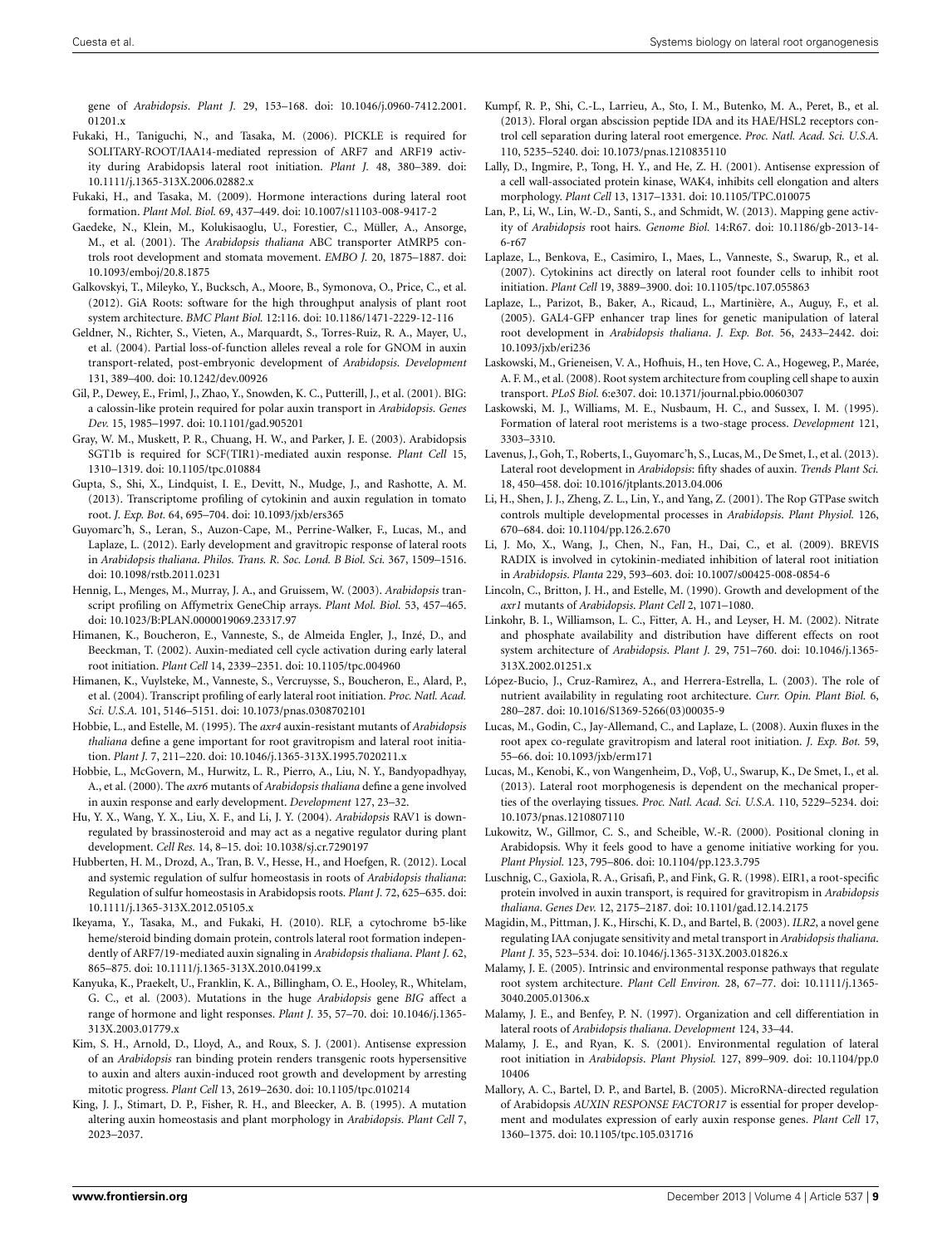- <span id="page-9-11"></span>Marchant, A., Bhalerao, R., Casimiro, I., Eklof, J., Casero, P. J., Bennett, M., et al. (2002). AUX1 promotes lateral root formation by facilitating indole-3-acetic acid distribution between sink and source tissues in the *Arabidopsis* seedling. *Plant Cell* 14, 589–597. doi: 10.1105/tpc.010354
- <span id="page-9-3"></span>Marhavý, P., Bielach, A., Abas, L., Abuzeineh, A., Duclercq, J., Tanaka, H., et al. (2011). Cytokinin modulates endocytic trafficking of PIN1 auxin efflux carrier to control plant organogenesis. *Dev. Cell* 21, 796–804. doi: 10.1016/j.devcel.2011.08.014
- <span id="page-9-2"></span>Marhavý, P., Vanstraelen, M., De Rybel, B., Zhaojun, D., Bennett, M. J., Beeckman, T., et al. (2013). Auxin reflux between the endodermis and pericycle promotes lateral root initiation. *EMBO J.* 32, 149–158. doi: 10.1038/emboj.2012.303
- <span id="page-9-1"></span>Moreno-Risueno, M. A., Van Norman, J. M., Moreno, A., Zhang, J., Ahnert, S. E., and Benfey, P. N. (2010). Oscillating gene expression determines competence for periodic arabidopsis root branching. *Science* 329, 1306–1311. doi: 10.1126/science.1191937
- <span id="page-9-28"></span>Mravec, J., Kubes, M., Bielach, A., Gaykova, V., Petrasek, J., Skupa, P., et al. (2008). Interaction of PIN and PGP transport mechanisms in auxin distribution-dependent development. *Development* 135, 3345–3354. doi: 10.1242/dev.021071
- <span id="page-9-35"></span>Muraro, D., Byrne, H., King, J., and Bennett, M. (2013). The role of auxin and cytokinin signalling in specifying the root architecture of *Arabidopsis thaliana*. *J. Theor. Biol.* 317, 71–86. doi: 10.1016/j.jtbi.2012.08.032
- <span id="page-9-34"></span>Muraro, D., Byrne, H., King, J., Voß, U., Kieber, J., and Bennett, M. (2011). The influence of cytokinin–auxin cross-regulation on cell-fate determination in *Arabidopsis thaliana* root development. *J. Theor. Biol.* 283, 152–167. doi: 10.1016/j.jtbi.2011.05.011
- <span id="page-9-12"></span>Nagpal, P., Walker, L. M., Young, J. C., Sonawala, A., Timpte, C., Estelle, M., et al. (2000). *AXR2* encodes a member of the Aux/IAA protein family. *Plant Physiol.* 123, 563–574. doi: 10.1104/pp.123.2.563
- <span id="page-9-13"></span>Nakazawa, M., Yabe, N., Ichikawa, T., Yamamoto, Y. Y., Yoshizumi, T., Hasunuma, K., et al. (2001). DFL1, an auxin-responsive GH3 gene homologue, negatively regulates shoot cell elongation and lateral root formation, and positively regulates the light response of hypocotyl length. *Plant J.* 25, 213–221. doi: 10.1046/j.1365-313x.2001.00957.x
- <span id="page-9-26"></span>Nodzon, L. A., Xu, W. H., Wang, Y., Pi, L. Y., Chakrabarty, P. K., and Song, W. Y. (2004). The ubiquitin ligase XBAT32 regulates lateral root development in *Arabidopsis*. *Plant J.* 40, 996–1006. doi: 10.1111/j.1365-313X.2004.02266.x
- <span id="page-9-9"></span>Okushima, Y., Overvoorde, P. J., Arima, K., Alonso, J. M., Chan, A., Chang, C., et al. (2005). Functional genomic analysis of the *AUXIN RESPONSE FACTOR* gene family members in *Arabidopsis thaliana*: unique and overlapping functions of *ARF7* and *ARF19. Plant Cell* 17, 444–463. doi: 10.1105/tpc.104.028316
- <span id="page-9-15"></span>Oyama, T., Shimura, Y., and Okada, K. (1997). The *Arabidopsis* HY5 gene encodes a bZIP protein that regulates stimulus induced development of root and hypocotyl. *Genes Dev.* 11, 2983–2995. doi: 10.1101/gad.11.22.2983
- <span id="page-9-29"></span>Parizot, B., De Rybel, B., and Beeckman, T. (2010). VisuaLRTC: A new view on lateral root initiation by combining specific transcriptome data sets. *Plant Physiol.* 153, 34–40. doi: 10.1104/pp.109.148676
- <span id="page-9-7"></span>Péret, B., De Rybel, B., Casimiro, I., Benková, E., Swarup, R., Laplaze, L., et al. (2009). *Arabidopsis* lateral root development: an emerging story. *Trends Plant Sci.* 14, 399–408. doi: 10.1016/j.tplants.2009.05.002
- <span id="page-9-5"></span>Péret, B., Li, G., Zhao, J., Band, L. R., Voß, U., Postaire, O., et al. (2012). Auxin regulates aquaporin function to facilitate lateral root emergence. *Nat. Cell Biol.* 14, 991–998. doi: 10.1038/ncb2573
- <span id="page-9-33"></span>Péret, B., Middleton, A. M., French, A. P., Larrieu, A., Bishopp, A., Njo, M., et al. (2013). Sequential induction of auxin efflux and influx carriers regulates lateral root emergence. *Mol. Syst. Biol.* 9, 699. doi: 10.1038/msb.2013.43
- <span id="page-9-22"></span>Pfluger, J., and Zambryski, P. (2004). The role of SEUSS in auxin response and floral organ patterning. *Development* 131, 4697–4707. doi: 10.1242/dev.01306
- <span id="page-9-37"></span>Pound, M. P., French, A. P., Atkinson, J. A., Wells, D. M., Bennett, M. J., and Pridmore, T. (2013). RootNav: navigating images of complex root architectures. *Plant Physiol.* 162, 1802–1814. doi: 10.1104/pp.113.221531
- <span id="page-9-20"></span>Poupart, J., and Waddell, C. S. (2000). The *rib1* mutant is resistant to indole-3 butyric acid, an endogenous auxin in *Arabidopsis*. *Plant Physiol.* 124, 1739–1751. doi: 10.1104/pp.124.4.1739
- <span id="page-9-31"></span>Prusinkiewicz, P., and Runions, A. (2012). Computational models of plant development and form. *New Phytol.* 193, 549–569. doi: 10.1111/j.1469- 8137.2011.04009.x
- <span id="page-9-17"></span>Rampey, R. A., LeClere, S., Kowalczyk, M., Ljung, K., Sandberg, G., and Bartel, B. (2004). A family of auxin-conjugate hydrolases that contributes to free

indole-3-acetic acid levels during *Arabidopsis* germination. *Plant Physiol.* 135, 978–988. doi: 10.1104/pp.104.039677

- <span id="page-9-19"></span>Rashotte, A. M., DeLong, A., and Muday, G. K. (2001). Genetic and chemical reductions in protein phosphatase activity alter auxin transport, gravity response, and lateral root growth. *Plant Cell* 13, 1683–1697. doi: 10.1105/TPC.0 10158
- <span id="page-9-30"></span>Robert, S., Raikhel, N. V., and Hicks, G. R. (2009). Powerful partners: Arabidopsis and chemical genomics. *Arabidopsis Book* 7:e0109. doi: 10.1199/tab.0109
- <span id="page-9-16"></span>Rogg, L. E., Lasswell, J., and Bartel, B. (2001). A gain-of-function mutation in IAA28 suppresses lateral root development*. Plant Cell* 13, 465–480. doi: 10.1105/tpc.13.3.465
- <span id="page-9-6"></span>Rosquete, M. R., von Wangenheim, D., Marhavý, P., Barbez, E., Stelzer, E. H. K., Benková, E., et al. (2013). An auxin transport mechanism restricts positive orthogravitropism in lateral roots. *Curr. Biol.* 23, 817–822. doi: 10.1016/j.cub.2013.03.064
- <span id="page-9-24"></span>Ruegger, M., Dewey, E., Gray, W. M., Hobbie, L., Turner, J., and Estelle, M. (1998). The TIR1 protein of *Arabidopsis* functions in auxin response and is related to human SKP2 and yeast grr1p. *Genes Dev.* 12, 198–207. doi: 10.1101/gad.12.2.198
- <span id="page-9-25"></span>Ruegger, M., Dewey, E., Hobbie, L., Brown, D., Bernasconi, P., Turner, J., et al. (1997). Reduced naphthylphthalamic acid binding in the *tir3* mutant of *Arabidopsis* is associated with a reduction in polar auxin transport and diverse morphological defects. *Plant Cell* 9, 745–757.
- <span id="page-9-18"></span>Santelia, D. Vincenzetti, V., Azzarello, E., Bovet, L., Fukao, Y., Düchtig, P., et al. (2005). MDR-like ABC transporter AtPGP4 is involved in auxin-mediated lateral root and root hair development. *FEBS Lett* 579, 5399–5406. doi: 10.1016/j.febslet.2005.08.061
- <span id="page-9-0"></span>Sanz, L., Dewitte, W., Forzani, C., Patell, F., Nieuwland, J., Wen, B., et al. (2011). The *Arabidopsis* D-Type cyclin CYCD2;1 and the inhibitor ICK2/KRP2 modulate auxin-induced lateral root formation. *Plant Cell* 23, 641–660. doi: 10.1105/tpc.110.080002
- <span id="page-9-14"></span>Sawa, S., Ohgishi, M., Goda, H., Higuchi, K., Shimada, Y., Yoshida, S., et al. (2002). The HAT2 gene, a member of the HD-Zip gene family, isolated as an auxin inducible gene by DNA microarray screening, affects auxin response in *Arabidopsis*. *Plant J.* 32, 1011–1022. doi: 10.1046/j.1365-313X.2002.01488.x
- <span id="page-9-39"></span>Schneeberger, K., Ossowski, S., Lanz1, C., Juul, T., Høgh Petersen, A., Lehmann Nielsen, K., et al. (2009). SHOREmap: simultaneous mapping and mutation identification by deep sequencing. *Nat. Methods* 6, 550–551. doi: 10.1038/nmeth0809-550
- <span id="page-9-38"></span>Schneeberger, K., and Weigel, D. (2011). Fast-forward genetics enabled by new sequencing technologies. *Trends Plant Sci.* 16, 282–288. doi: 10.1016/j.tplants.2011.02.006
- <span id="page-9-23"></span>Seo, M. Akaba, S., Oritani, T., Delarue, M., Bellini, C., Caboche, M., et al. (1998). Higher activity of an aldehyde oxidase in the auxin-overproducing *superroot1* mutant of *Arabidopsis thaliana*. *Plant Physiol*. 116, 687–693. doi: 10.1104/pp.116.2.687
- <span id="page-9-8"></span>Signora, L., De Smet, I., Foyer, C. H., and Zhang, H. (2001). ABA plays a central role in mediating the regulatory effects of nitrate on root branching in *Arabidopsis*. *Plant J.* 28, 655–662. doi: 10.1046/j.1365-313x.2001.01185.x
- <span id="page-9-10"></span>Steindler, C., Matteucci, A., Sessa, G., Weimar, T., Ohgishi, M., Aoyama, T., et al. (1999). Shade avoidance responses are mediated by the ATHB-2 HD-zip protein, a negative regulator of gene expression. *Development* 126, 4235–4245.
- <span id="page-9-21"></span>Subramanian, S., Rajagopal, B., and Rock, C. D. (2002). *Harlequin* (*hlq*) and *short blue root* (*sbr*), two *Arabidopsis* mutants that ectopically express an abscisic acid- and auxin-inducible transgenic carrot promoter and have pleiotropic effects on morphogenesis. *Plant Mol. Biol.* 49, 93–105. doi: 10.1023/A:10144724 17150
- <span id="page-9-4"></span>Swarup, K., Benková, E., Swarup, R., Casimiro, I., Péret, B., Yang, Y., et al. (2008). The auxin influx carrier LAX3 promotes lateral root emergence. *Nat. Cell Biol.* 10, 946–954. doi: 10.1038/ncb1754
- <span id="page-9-32"></span>Swarup, R., Kramer, E. M., Perry, P., Knox, K., Leyser, H. M. O., Haseloff, J., et al. (2005). Root gravitropism requires lateral root cap and epidermal cells for transport and response to a mobile auxin signal. *Nat. Cell Biol.* 7, 1057–1065. doi: 10.1038/ncb1316
- <span id="page-9-36"></span>Szymanowska-Pulka, J., Potocka, I., Karczewski, J., Jiang, K., Nakielski, J., and Feldman, L. J. (2012). Principal growth directions in development of the lateral root in *Arabidopsis thaliana*. *Ann. Bot.* 110, 491–501. doi: 10.1093/aob/mcs129
- <span id="page-9-27"></span>Takase, T., Nakazawa, M., Ishikawa, A., Kawashima, M., Ichikawa, T., Takahashi, N., et al. (2004). *ydk1-D*, an auxin-responsive GH3 mutant that is involved